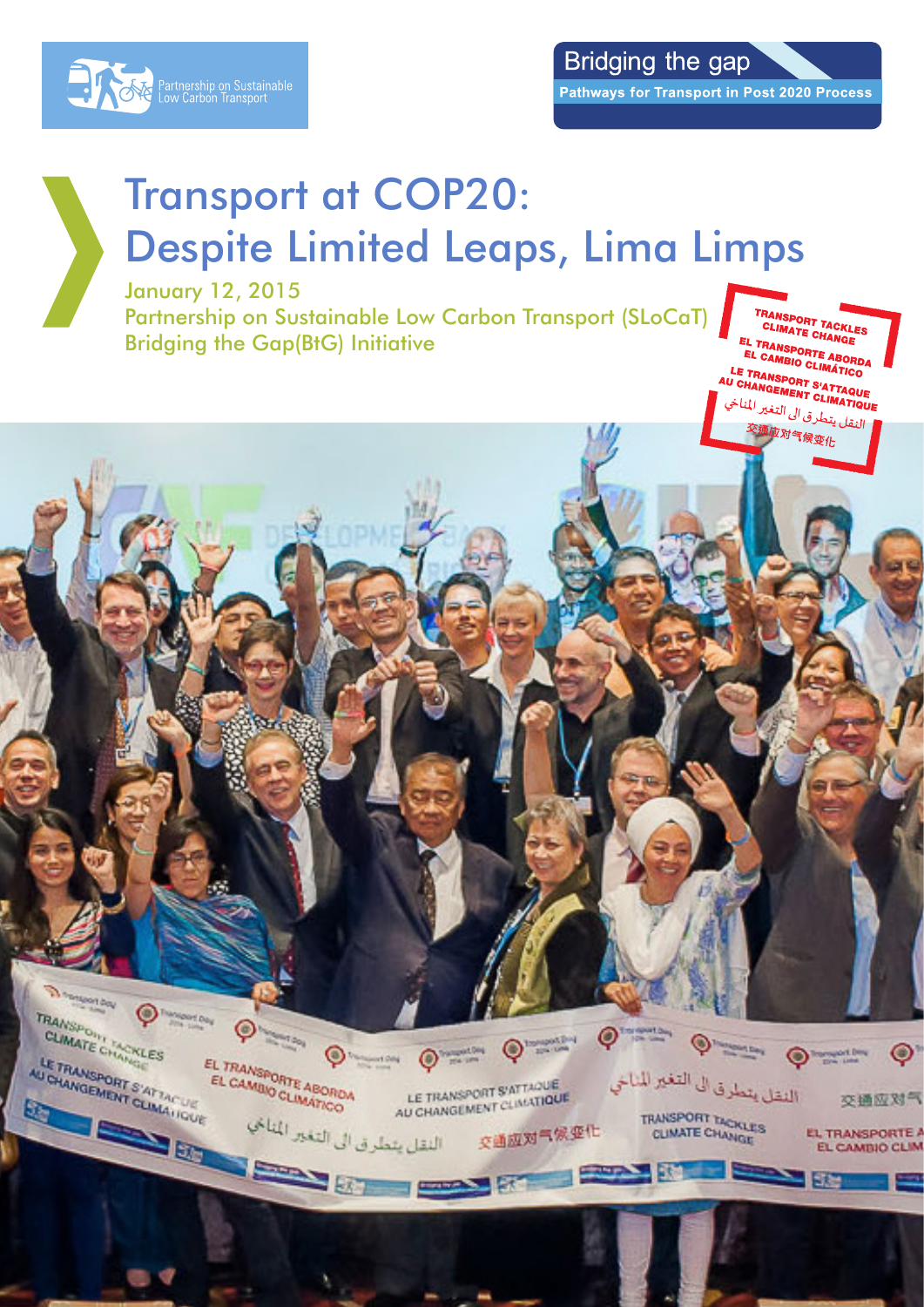# Table of Contents

| Glossary of Terms                  |                                                               |                                                            |                     |  |  |
|------------------------------------|---------------------------------------------------------------|------------------------------------------------------------|---------------------|--|--|
| <b>Executive Summary</b><br>4<br>5 |                                                               |                                                            |                     |  |  |
| L.                                 | Introduction                                                  |                                                            |                     |  |  |
|                                    | А.                                                            | COP20 Context                                              | 5                   |  |  |
|                                    | В.                                                            | <b>COP20 General Outcomes</b>                              | 5<br>$\overline{7}$ |  |  |
|                                    | II. COP20 Negotiating Streams                                 |                                                            |                     |  |  |
|                                    | А.                                                            | Pre-2020 Mitigation Ambition                               | 7                   |  |  |
|                                    | B.                                                            | Intended Nationally Determined Contributions (INDCs)       | 8                   |  |  |
|                                    | C.                                                            | Nationally Appropriate Mitigation Actions (NAMAs)          | 9                   |  |  |
|                                    | D.                                                            | The Technology Mechanism (TM) and                          |                     |  |  |
|                                    |                                                               | Climate Technology Centre and Network (CTCN)               | 10                  |  |  |
|                                    | E.                                                            | Climate Finance                                            | 11                  |  |  |
|                                    | F.                                                            | Adaptation                                                 | $12 \overline{ }$   |  |  |
|                                    | G.                                                            | Final COP20 Scorecard                                      | 13                  |  |  |
|                                    | III. SLoCaT Partnership - BtG Initiative Activities at COP 20 |                                                            |                     |  |  |
|                                    | А.                                                            | Transport Day 2014                                         | 13                  |  |  |
|                                    | B.                                                            | Side Events                                                | 13                  |  |  |
|                                    | C.                                                            | <b>Outreach Efforts</b>                                    | 14                  |  |  |
|                                    | IV. Conclusions                                               |                                                            |                     |  |  |
|                                    | А.                                                            | Key messages on transport and climate change linked to the |                     |  |  |
|                                    |                                                               | <b>UNFCCC</b> process                                      | 14                  |  |  |
|                                    | В.                                                            | Key SLoCaT Partnership activities on transport and climate |                     |  |  |
|                                    |                                                               | change linked to the UNFCCC process                        | 15                  |  |  |
|                                    | C.                                                            | Look-Ahead to COP21                                        | 15                  |  |  |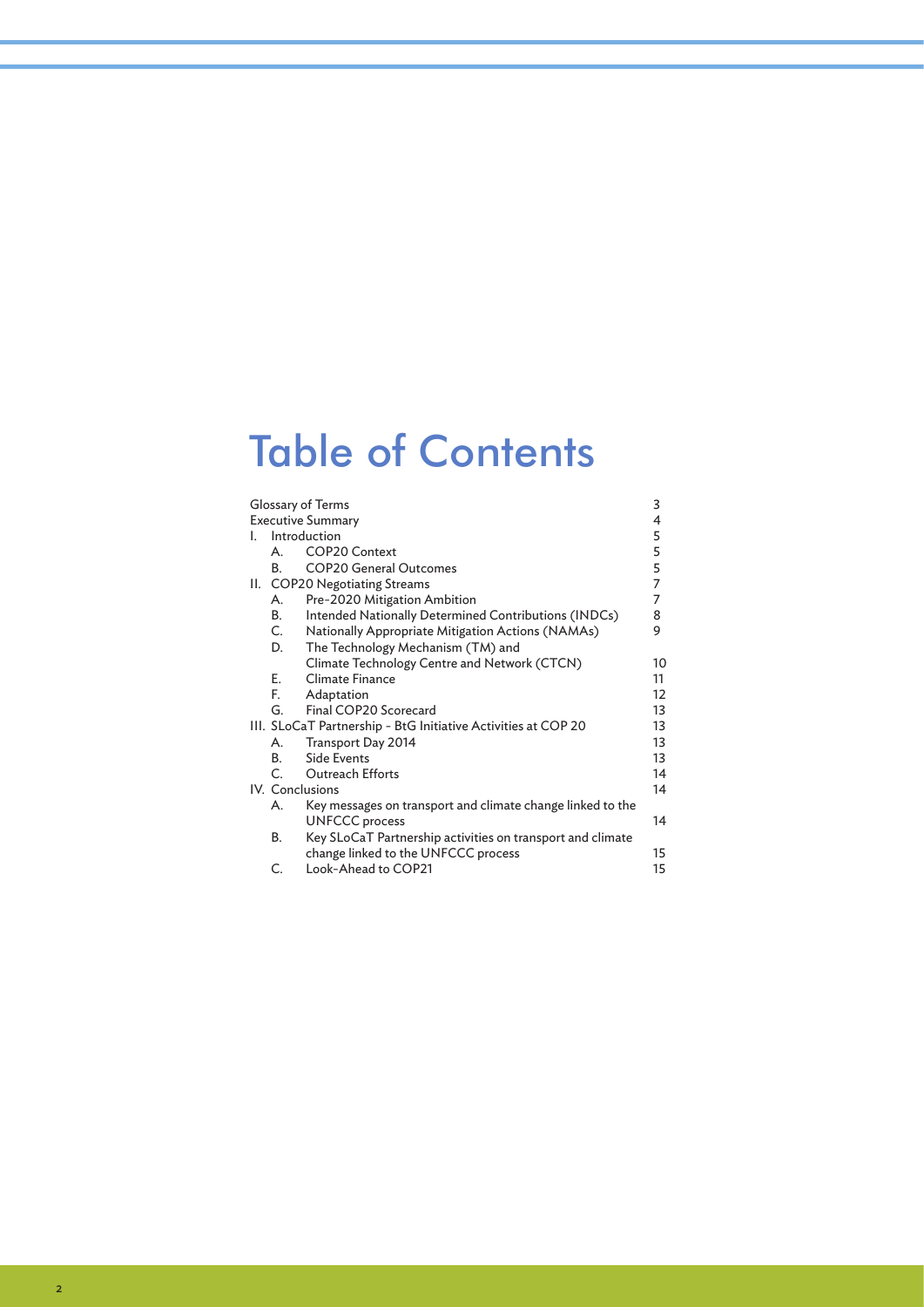# **GLOSSARY OF TERMS**

| 2DS           | 2 Degree Celsius Scenario                                       |
|---------------|-----------------------------------------------------------------|
| 4DS           | 4 Degree Celsius Scenario                                       |
| <b>AILAC</b>  | Independent Alliance of Latin America and the Caribbean         |
| AOSIS         | Alliance of Small Island States                                 |
| ADP           | Ad Hoc Working Group on the Durban Platform for Enhanced Action |
| ASI           | Avoid-Shift-Improve                                             |
| BtG           | Bridging the Gap Initiative                                     |
| CDM           | Clean Development Mechanism                                     |
| COP           | Conference of the Parties                                       |
| CO2e          | Carbon Dioxide Equivalent                                       |
| CTCN          | Climate Technology Centre and Network                           |
| FM            | Financial Mechanism                                             |
| GCF           | Green Climate Fund                                              |
| GEF           | Global Environment Facility                                     |
| GHG           | Greenhouse Gas                                                  |
| GIZ           | German International Cooperation Agency                         |
| Gt            | Gigatonne                                                       |
| IEA           | International Energy Agency                                     |
| IIEA          | Institute of International and European Affairs                 |
| <b>IISD</b>   | International Institute for Sustainable Development             |
| <b>INDCs</b>  | Intended Nationally Determined Contributions                    |
| <b>IPCC</b>   | Intergovernmental Panel on Climate Change                       |
| <b>ITDP</b>   | Institute of Transportation and Development Policy              |
| ITF           | International Transport Forum                                   |
| LCCA          | Lima Call for Climate Action                                    |
| LDCs          | <b>Least Developed Countries</b>                                |
| LEDS          | Low Emission Development Strategies                             |
| LMDCs         | Like Minded Developing Countries                                |
| MA            | <b>Multilateral Assessment</b>                                  |
| MRV           | Measurement, Reporting and Verification                         |
| NAMAs         | Nationally Appropriate Mitigation Actions                       |
| <b>NAPs</b>   | <b>National Adaptation Plans</b>                                |
| <b>NDEs</b>   | <b>Nationally Designated Entities</b>                           |
| SBSTA         | Subsidiary Body for Scientific and Technological Advice         |
| SCF           | Standing Committee on Finance                                   |
| SDGs          | Sustainable Development Goals                                   |
| SG            | Secretary General                                               |
| SLoCaT        | Partnership on Sustainable Low Carbon Transport                 |
| TEC           | <b>Technology Executive Committee</b>                           |
| TEM           | Technical Expert Meeting                                        |
| ТM            | Technology Mechanism                                            |
| t-NAMA        | <b>Transport NAMA</b>                                           |
| UIC           | International Union of Railways                                 |
| UITP          | International Association of Public Transport                   |
| UN            | <b>United Nations</b>                                           |
| <b>UNFCCC</b> | United Nations Framework Convention on Climate Change           |
| UN-Habitat    | United Nations Programme for Human Settlements                  |
| UNEP          | United Nations Environment Program                              |
|               |                                                                 |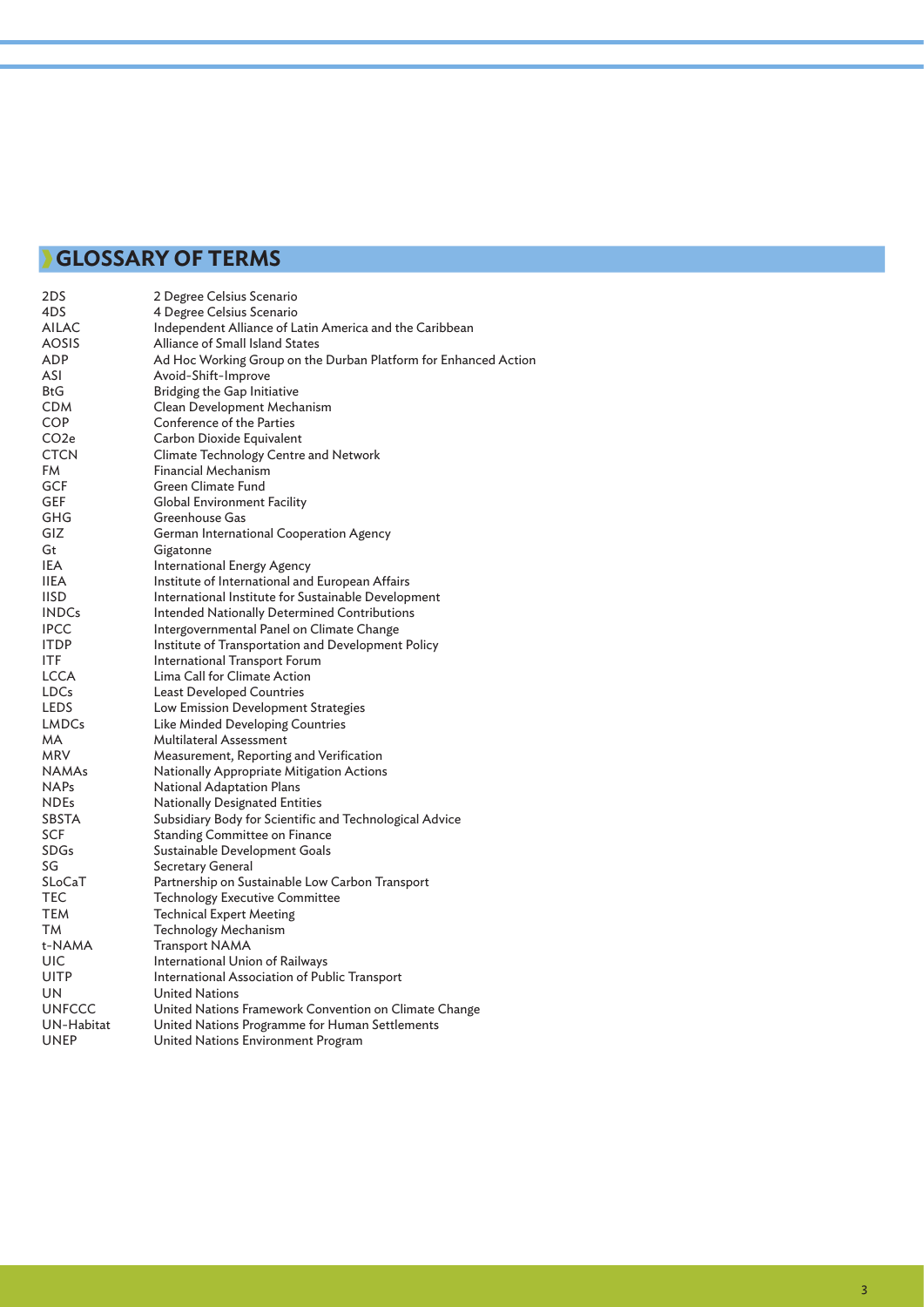## **EXECUTIVE SUMMARY**

This report assesses the 20th Conference of the Parties (COP20) of the United Nations Framework Convention on Climate Change (UNFCCC) in Lima, Peru in December 2014, as viewed through the lens of sustainable transport. The report is a joint effort of the Partnership on Sustainable Low Carbon Transport (SLoCaT Partnership) and the Bridging the Gap (BtG) Initiative.

Following the disappointing outcomes of COP19 Warsaw, COP20 Lima began with the benefit of several significant developments to raise optimism to define a blueprint for a binding global treaty at COP21 Paris. Discussions in Lima could benefit from the most recent Assessment report of the Intergovernmental Panel on Climate Change (IPCC). 2014 also brought signs of modest progress within UNFCCC technical processes, and hailed ambitious mitigation commitments from the European Union and the United States and China.

The principal achievement of COP20 is the Lima Call for Climate Action (LCCA), an agreement among nearly 200 countries that for the first time establishes ground rules for all Parties to submit Intended Nationally Determined Contributions (INDCs) in 2015 to form the basis of post-2020 mitigation actions. Key outcomes of the LCCA as highlighted by the UNFCCC include progress on pre-2020 ambition, technology, finance, transparency, and adaptation. A number of follow-up reports from COP20 observers take more critical views of the LCCA, highlighting a lack of resolution, guidance, and clarity on key issues, and the significant effort required to clear stumbling blocks and narrow options in the draft negotiating text by May 2015.

At COP20, a SLoCaT Partnership-BtG Initiative tracking team for the first time monitored five negotiating streams with particular relevance to transport, which included pre-2020 ambition, INDCs, nationally-appropriate mitigation actions (NAMAs), technology transfer, and climate finance (a sixth area, adaptation, is also included among the areas of analysisin this document). An analysis of each issue identifies specific references in the LCCA (and in the accompanying draft negotiating text), discusses potential opportunities and challenges for the transport sector, and identifies implications for the 2015 SLoCaT Partnership-BtG Initiative work program. During the course of COP20, a scorecard was established to mark progress through a lens of sustainable transport, which determined whether "Lima limped," "maintained status quo,"or "Lima leaped" in each of these areas.

Progress for transport at COP20 in these six areas was decidedly mixed. Pre-2020 mitigation commitments continue to fall short of modeled potential and lack detail on transport contributions, and INDCs for defining post-2020 mitigation actions must includesignificant detail under a tight timeline. While NAMAs must shift from a project to policy focus to achieve transformational change, only few transport NAMAs have received funding and transport NAMAs are constrained by limited measurement, reporting and verification (MRV) capacities. Although the UNFCCC is forging stronger linkages between its Technology and Financial Mechanisms, the bulk of attention is focused on other sectors, which risks locking transport investments into high-carbon pathways, and the amount of climate finance currently available from UNFCCC sources falls far short of projected investments required to facilitate a global shift to low-carbon transport. Finally, while transport systems must become more resilient to climate change to achieve full mitigation potential, public funding for adaptation strategies remains limited.

Despite minor leaps in each of the above areas, the overall conclusion is that COP20 Lima limped with regard to sustainable low carbon transport. This reinforces the need for the sustainable transport community to converge around key messages and activities on transport and climate change linked to the UNFCCC process in the year ahead.

Five key messages<sup>1</sup> on mitigation potential and financing strategies for low-carbon land transport were developed in a recent SLoCaT Partnership-

BtG Initiative report<sup>2</sup> to define sustainable pathways for transport in the post-2020 process. These include: (a) decoupling development ambitions and transport choices to shape low carbon transport pathways;(b) using Avoid- Shift-Improve strategies as a framework for sustainable transport policies and measures; (c) increasing the role of sub-national and non-state entities in the UNFCCC process; (d) leveraging opportunities for transport development and financial and technical support via UNFCCC mechanisms; and (e) linking comprehensive climate and development planning.

The SLoCaT Partnership's workstream on Transport and Climate Change represents one of five workstreams in the Partnership's 2015-2016 strategic work program. Key priorities in the workstream include: (a) demonstrating the mitigation potential of transport in the UNFCCC (and specifically INDC) processes; (b) communicating transport related mitigation efforts in the SG Climate Summit to Parties under the UNFCCC; (c) promoting transport perspectives in relevant UNFCCC processes; (d) promoting the integration of sustainable low carbon transport in financial mechanisms under the UNFCCC; and (e) increasing the visibility of transport sector contributions through a substantive presence at COP21.

To complement the negotiations in Lima, the SLoCaT Partnership and BtG Initiative organized several activities and outreach efforts at COP20 to raise the profile of transport's contributions to pre- and post-2020 mitigation ambition. These efforts included Transport Day 2014,<sup>3</sup> consisting of dedicated strategy sessions on sustainable transport and climate change; official COP20 side events focused on sustainable transport in the context ofINDCs, NAMAs, and climate finance; daily "Transport at COP20"4 postings distributed through the SLoCaT Partnership and BtG Initiative websites; feature articles on sustainable transport by the International Institute for Sustainable Development,<sup>5</sup> the Climate Action Network,<sup>6</sup> and Outreach magazine;<sup>7</sup> and an ongoing presence at the SLoCaT Partnership-BtG Initiative information booth at the COP20 venue.

Building on the modest momentum established at COP20 Lima, planning for COP21 Paris is in full swing, with French national, regional and municipal government officials participating at Transport Day 2014, and joint efforts of the Peruvian and French governments to galvanize national, city and private sector action through the Lima-Paris Action Agenda. A number of "Trains to Paris"8 are poised to pick up negotiators in European cities to begin discussions of transport's role in tackling climate change en route to COP21, and a possibleTransport Pavilion at the COP20 venue will increase the visibility of existing and potential transport contributions throughout the negotiations.

The past year has brought many positive developments for sustainable transport and climate change, with the formation of the SG's High Level Advisory Group on Sustainable Transport<sup>9</sup> as a channel for bold action, the inclusion of transport among the UN (United Nation)'s Sustainable Development Goals (SDGs),<sup>10</sup> and increased interest from UNFCCC in engaging with non-state entities. Yet, if we are to reduce GHG emissions 80% by 2050 to keep global climate change from exceeding the two degree Celsius scenario (2DS), the transport sector must certainly be a core competitor throughout UNFCCC's self-described climate change marathon. The analysis of transport-relevant areas at COP20 and the key messages and priority actions detailed in this report provide a roadmap for the sustainable transport community to advance the critical role that transport must play in carrying the modest momentum established at COP20 toward a strong finish at COP21.

- 3 http://slocat.net/transportday2014
- 4 http://slocat.net/trackingunfcccnegotiations
- 5 http://www.iisd.ca/download/pdf/sd/crsvol217num2e.pdf
- 6 http://www.climatenetwork.org/sites/default/files/eco-dec12-final.pdf
- 7 http://www.stakeholderforum.org/sf/outreach/index.php/component/content/ article/224-cop20-day10-cities-urbangov-transport/11861-cop20-day10-transporttackles-cc-will-unfccc-help
- 8 http://www.traintoparis.org/
- 9 http://www.un.org/en/development/desa/news/sustainable/sustainable-transport-2. html
- http://www.slocat.net/transport-open-working-group-process

<sup>1</sup> http://www.transport2020.org/file/land-transports-contribution-to-a-2c-targetkey-messages-final.pdf

<sup>2</sup> http://slocat.net/sites/default/files/u10/land\_transports\_contribution\_to\_a\_2c\_ target\_11\_11\_14\_final.pdf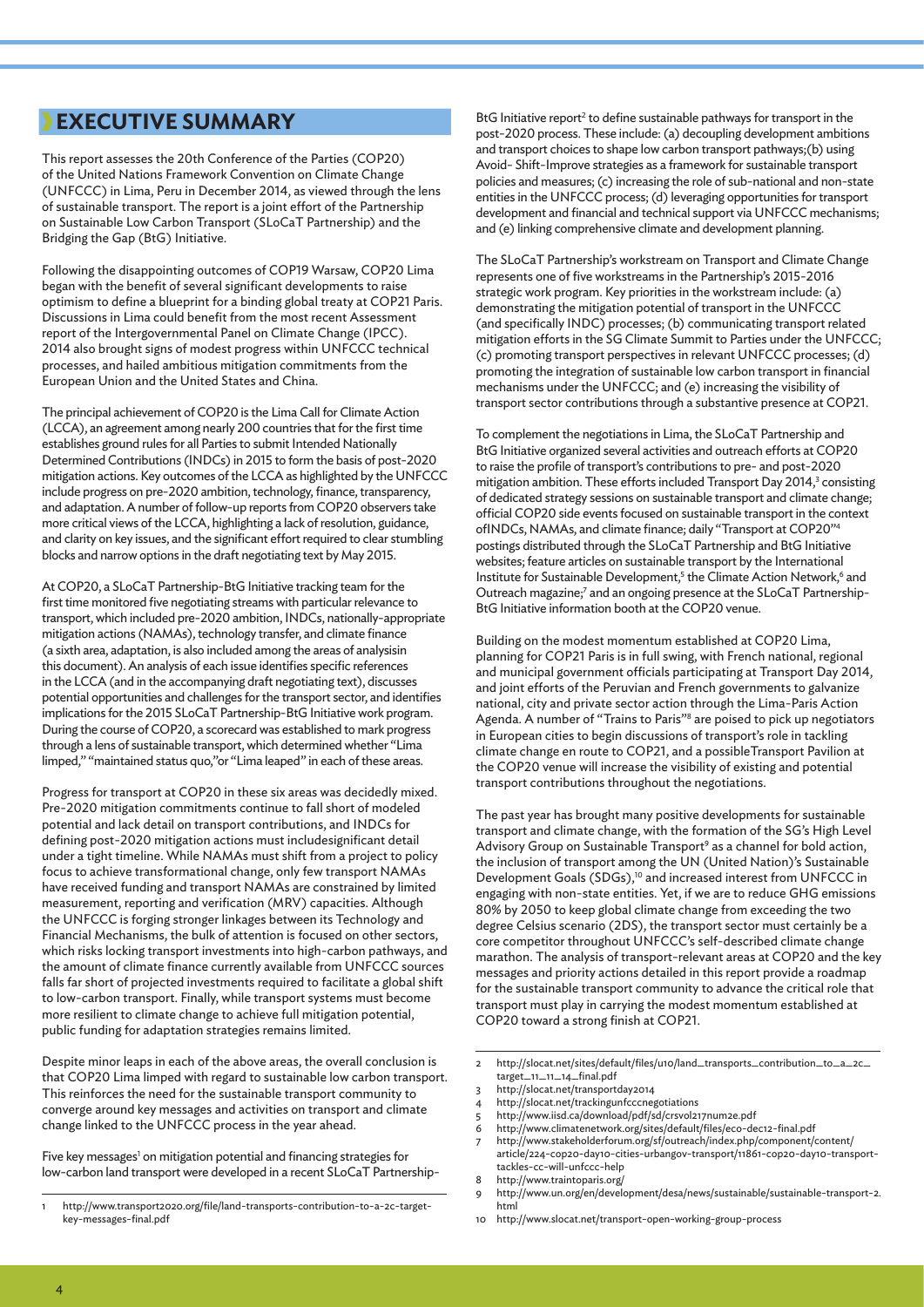## **INTRODUCTION**

This report<sup>11</sup> is one in a series of reports on sustainable transport and the United Nations Framework Convention on Climate Change (UNFCCC) Conferences of the Parties (COPs), produced by the Bridging the Gap (BtG)Initiative and the Partnership on Sustainable Low Carbon Transport (SLoCaT Partnership)12 . The series kicked off at COP 15 Copenhagen in November 2013 with the report "What's next? The outcome of the climate conference in Copenhagen and its implications for the land transport sector"<sup>13</sup> and have been produced annually since then. The present report focuses on key outcomes from COP20 Lima in December 2014, and it aims to determine whether discussions at COP20 Lima stalled (limped) in a number of key areas relevant to transport,or whether the discussions in Lima advanced the chances for an ambitious, transport inclusive, climate agreement in Paris (leaped).

#### **A. COP20 Context**

Following the disappointing outcomes of COP19 Warsaw in November 2013, COP20 Lima began with the benefit of several significant developments to raise optimism for building momentum toward a global climate treaty at COP21 in December 2015.

The phased release of the Intergovernmental Panel on Climate Change (IPCC)'s Fifth Assessment Report<sup>14</sup> in 2014 stressed increased certainty and severity of climate change impacts and states a higher mitigation potential for transport than in previous assessments. Modeling by the International Energy Agency (IEA) supported IPCC's more favorable ratings and concluded that technological and behavioral measures can decrease energy demand for urban transport by at least 55% below an IEA-defined baseline for a 4 degree Celsius scenario (4DS).<sup>15</sup>

The United Nations Environment Programme (UNEP) 2014 Emissions Gap Report<sup>16</sup> asserts that global emissions are expected to reach 52-54 gigatonne (Gt) CO2e annually by 2020, and that additional annual reductions of 8-12 Gt CO2e are required by thento meet the 2 degrees C target<sup>17</sup> established at COP16 Cancun. The report estimates that the transport sector has the potential to contribute up to 3 Gt CO2e annually to needed reductions, through a combination of transport demand reduction, modal shift, and system efficiencies, and needs to deliver these reductions to help close the gap.

As part of the ADP working group preparations for COP20, a series of Technical Expert Meetings (TEMs)18 and regional forums were held. TEMs were held in March, June and October 2014 in Bonn, Germany. Experts from Parties were encouraged to come prepared with suggested actions and initiatives to advance, and to share practical experiences, and to engage in discussions aimed at achieving concrete results. Organizations active in these respective areas were also encouraged to participate. SLoCaT was able to make statements on the potential of sustainable transport in the March and October meetings.

In October 2014, an additional TEM was held along with negotiations to institutionalize TEMs under the UNFCCC's Technology Mechanism (TM), to examine mitigation policies and barriers to implementation.

- This paper has been produced with support by: (a) the supporters of the SLoCaT Foundation (http://slocat.net/supporters-slocat-foundation); (b) the members of the BtG Initiative (http://www.transport2020.org); and (c) GIZ (TRANSfer Project) on behalf of the German Federal Ministry for the Environment, Nature Conservation, Building and Nuclear Safety (BMUB). The TRANSfer Project is part of the International Climate Initiative. The BMUB supports this initiative on the basis of a decision adopted by the German Bundestag.
- 12 Following the lead established by the Bridging the Gap initiative in previous years, the lead on this publication has shifted to the SLoCaT Partnership, with key contributions and feedback from BtG Initiative members.
- 13 www.transport2020.org/file/copenhagen-report-final-bridging.pdf
- 14 http://www.ipcc.ch/report/ar5/ 15 http://www.transport2020.org/publicationitem/3071/new-land-transports-contri-
- bution-to-a-2c-target
- 16 http://www.unep.org/publications/ebooks/emissionsgapreport2014/
- 17 http://slocat.net/sites/default/files/u10/land\_transports\_contribution\_to\_a\_2c\_ target\_advance\_draft\_22\_september\_1.pdf
- 18 http://unfccc.int/resource/docs/2014/tp/03a01.pdf

Despite some criticism that TEM outputs have not been broadly disseminated nor used sufficiently to help drive policy changes to date, TEMs will continue and they could presentauseful opportunity for broader involvement by the SLoCaT Partnership in the UNFCCC process.

At COP19, the ADP requested that the secretariat organize a forum at each of the sessions of the ADP in 2014 to provide an opportunity for Parties to share experiences and best practices of cities and subnational authorities, with a view to promoting the exchange of information and voluntary cooperation, and with a special focus on actions with high mitigation potential (including cities, buildings and transport). The TEM meeting on urban environment and land use was held back to back with the first Forum on experiences and best practices of Cities and Subnational Authorities. The forum allowed for the showcasing of specific initiatives, good practices and policy options, and focused in more detail on the role of planning in creating an enabling environment for action.

The UNFCCC's 40th meeting of the Subsidiary Body for Scientific and Technological Advice (SBSTA) in Bonn in June 2014 brought further progress toward COP20 action.Some progress was made and two days of high level ministerial round tables also helped to increase the level of political commitment, especially in the run up to the SG Climate Summit in September. It was agreed in Bonn 'that the agreement with 'legal force' needs to be applicable to all countries, be based on ambitious nationally determined contributions, and cover adaptation, finance, technology and capacity-building'. A first draft of the negotiating text was seen to be a key goal for Lima and a crucial milestone in progress toward anew global agreement in Paris.

In September 2014, the Climate Summit of Secretary General Ban Kimoon resulted in substantive transport related voluntary commitments<sup>19</sup> on public transport, railways, electric mobility, fuel economy and green freight. These commitments demonstrate bold leadership to raise pre-2020 mitigation ambition from the transport sector.

Furthermore, 2014 brought signs of progress through ambitious bilateral and multilateral mitigation commitments.In October 2014, European leaders announced a climate change pact<sup>20</sup> obliging the EU to cut greenhouse gases (GHGs) at least 40% and to increase energy efficiency and renewable energy share at least 27% by 2030, thus raising ambition for post-2020 mitigation actions. And in November 2014, a joint announcement revealed a United States(US) target to cut net emissions 26-28% by 2025 and a China target to peak CO2 emissions and to increase the share of non-fossil energy to 20% by 2030.<sup>21</sup> This announcement injected momentum into global negotiations by defining a blueprint for developed and developing country commitments, thus dismissing some previous excuses for inaction.

#### **B. COP20 General Outcomes**

The principal achievement of COP 20 is the Lima Call for Climate Action (LCCA),<sup>22</sup> an agreement among nearly 200 countries that establishes amongst other things for the first time the initial ground rules for all Parties – both developed and developing – to submit Intended Nationally Determined Contributions (INDCs) in 2015, which will form the basisof post-2020 mitigation actions. Other key outcomes of LCCA as described by UNFCCC include the following:<sup>23</sup>

**Pre-2020 Ambition:** The UN is encouraging governments to increase momentum for climate action in the years before 2020. The government of Peru and the UNFCCC launched the Nazca Climate Action Portal,<sup>24</sup> which is designed to increase the visibility

- 20 http://www.theguardian.com/world/2014/oct/24/eu-leaders-agree-to-cut-greenhouse-gas-emissions-by-40-by-2030
- 21 http://www.whitehouse.gov/the-press-office/2014/11/11/fact-sheet-us-china-jointannouncement-climate-change-and-clean-energy-c
- 22 https://unfccc.int/files/meetings/lima\_dec\_2014/application/pdf/auv\_cop20\_ lima\_call\_for\_climate\_action.pdf
- 23 http://newsroom.unfccc.int/lima/lima-call-for-climate-action-puts-world-ontrack-to-paris-2015/
- 24 http://newsroom.unfccc.int/lima/new-portal-highlights-city-and-private-sectorclimate-action/

<sup>19</sup> http://www.slocat.net/climatesummit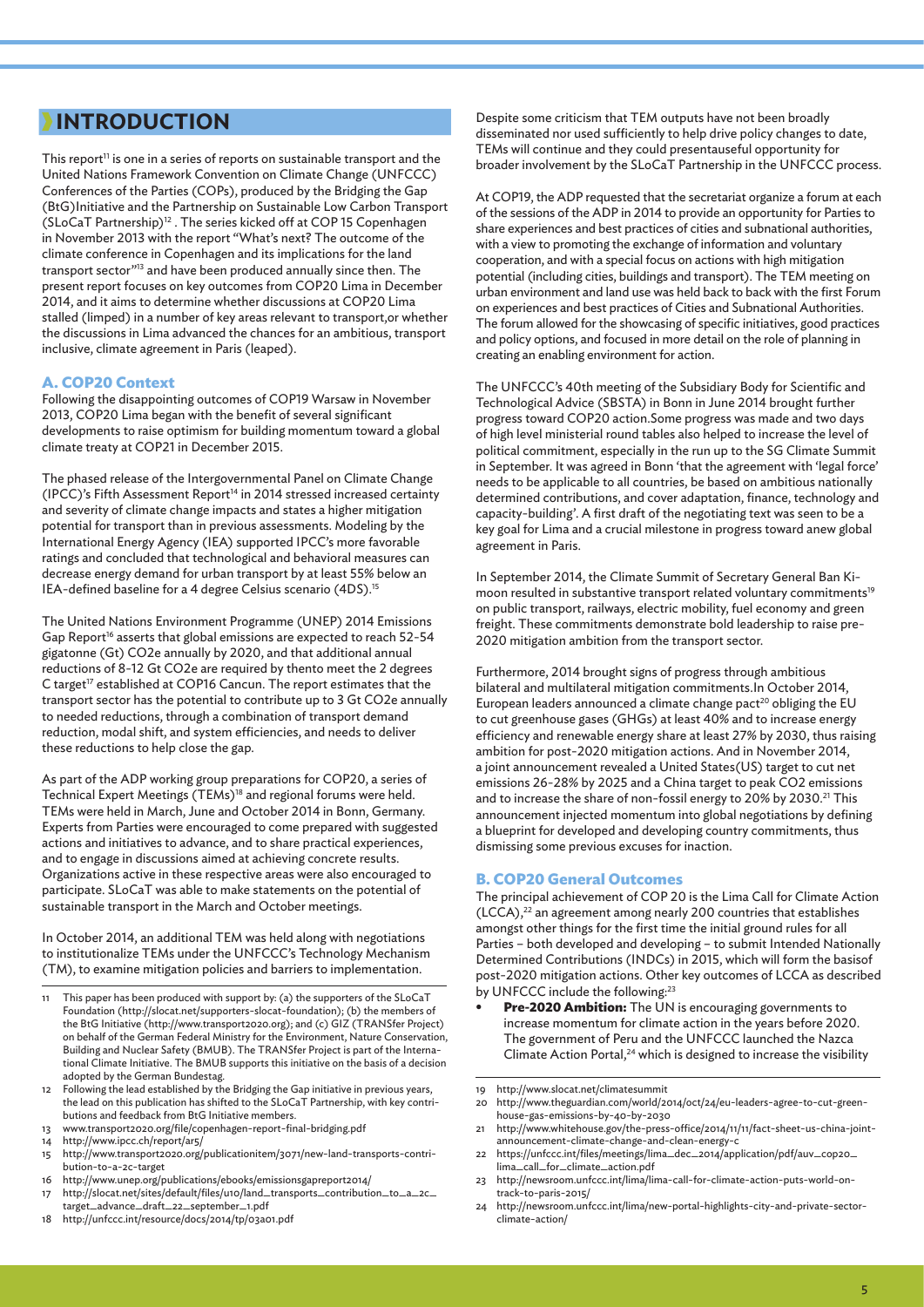of climate action among cities, companies, and international cooperative initiatives.

- **Technology:** The Climate Technology Centre and Network (CTCN) reported around 30 requests for technical assistance this year, and expect this figure to grow to more than 100 next year. TheTechnology Mechanism(TM) was strengthened through a potential link to the Green Climate Fund (GCF) and the Finance Mechanism (FM).
- **Financing:** Pledges to the GCF by Norway, Australia, Belgium, Peru, Colombia and Austria, pushed capitalization past \$10 billion. In addition, Germany made a pledge of 55 million euros to the Adaptation Fund, and China announced a \$10 million pledge for South-South cooperation, pledging to double this contribution next year.
- **Transparency:**The COP's first ever Multilateral Assessment (MA) marked a milestone in measurement, reporting and verification (MRV) of emission reductions under the UNFCCC.17 developed countries with quantified economy-wide targets were assessed by other Parties to highlight best practices in policy and technology.
- **Adaptation:** Progress was made to take a more equitable approach to adaptation and mitigation. This is to be achieved by increasing the visibility of National Adaptation Plans (NAPs) through the UNFCCC website, to increase funding opportunities and to increase the number of NAPs seeking support from the GCF.

Looking ahead to COP21, the governments of Peru and France have launched a Lima-Paris Action Agenda to further increase pre-2020 ambition and to blaze a trail for a 2015 agreement. This Agenda is designed to galvanize action among global, national, subnational and local leaders and to showcase key partnerships of non-state actors.

A number of subsequent reports on COP20, some of which are described in the following sections, point out opportunities and challenges of the LCCA, highlighting unresolved issues and notable omissions, and underscoring action items that must be achieved en route to a binding global treaty at COP21.

#### **International Institute for Sustainable Development (IISD)**

A report from IISD took a measured view of the proceedings.25 It was expected that the text would strengthen INDCs as a core element of the LCCA by clarifying scope and requirements to facilitate clarity and transparency, but the decision text has key shortcomings .Considered by many to be the weakest link of the Lima outcome, the decision text only requests that the Secretariat publish INDCs on the UNFCCC website and report on their aggregate impact by 1 November 2015, with an absence of ex ante review of individual contributions.

With regard to enhancing pre-2020 ambition under the Ad Hoc Working Group on the Durban Platform for Enhanced Action (ADP) Workstream 2, there was broad agreement that TEMs would be the proper vehicle to engage non-state actors, creating a less political space and thus "bringing down the brick wall of the UNFCCC".

According to IISD, many participants felt that the COP20 managed to strike a balance between difficult issues and establish a firm foundation for efforts towards COP21. However, since key issues such as differentiation and finance remain unresolved, many Parties are hesitant to declare COP20 Lima a success.

#### **Wuppertal Institute**

A preliminary report from the Wuppertal Institute is more critical.<sup>26</sup> The report stresses ongoing divisions between developed and developing countries, and notes that COP20 adopted the LCCA without narrowing down the considerable options, thus leaving a formidable task to create a formal negotiating text by May 2015.

While some held that INDCs should only address mitigation, many developing countries posited that INDCs should also include adaptation, financial, and technology support from developed countries. And the

like-minded developing countries(LMDCs)<sup>27</sup> held that developing countries should be allowed to offer only adaptation contributions.

Each Party's INDC is supposed to "represent a progression beyond the current undertaking of that Party," a formulation aimed at installing a ratchet mechanism, where contributions are continually scaled up to prevent erosion of current pledges. However, the annex with upfront INDC information requirements did not survive.

While positive developments regarding monitoring, reporting and verification (MRV) can be reported from multilateral assessments (MAs) of a number of developing county Parties' pre-2020 mitigation efforts, some Parties criticized a lack of detail and stressed that different metrics across countries complicated a common comparison of efforts.

Also controversial were proposed timeframe of contributions. The EU, China and others argued for a target of 2030 to increase long-term investor certainty, while other blocs (e.g. the Independent Alliance of Latin America and the Caribbean (AILAC)<sup>28</sup>, the Alliance of Small Island States (AOSIS)<sup>29</sup>, the least-developed countries (LDCs)<sup>30</sup>) called for five-year cycles to prevent a lock-in of low ambition.

Furthermore, developed countries were insistent in avoiding any mention of a roadmap for upscaling climate finance to the planned \$100 billion mark, a disappointment to developing countries. Developed countries' biennial update reports on upscaling climate finance could help define a pathway, but language in this area remains weak.

#### **The Institute of International and European Affairs (IIEA)**

The Institute of International and European Affairs issued a review of COP20 that is both balanced and pragmatic<sup>31</sup>. The review highlights substantive differences between Parties on a number of issues related to INDCs.

The agreement calls for INDCs to "represent progression beyond the current undertaking of that Party," Yet, with the lack of agreement on INDCs components and a formal review mechanism, it will be challenging to determine if a county's pledge lacks ambition, and thus it is unlikely that the ambition gap will be closed in time for COP21.

While the EU in particular, hoped that countries' pledges would be subjected to review by the UN or peer countries for ambition and equity, China and India opposed any robust MRV requirements from external parties. The existing language in the draft negotiating text suggests that it will be difficult to evaluate or compare commitments.

While the EU has advocated a legally binding accord to meet the 2DS, the US sought an agreement with both legally binding and voluntary elements to avoid the need for ratification by the US Senate. While the LCCA fails to offer clarity on this issue, it is unlikely that INDCs will ultimately be enforceable under international law.

Finally, China, India and others have argued that mitigation commitments should only apply to developed economies per the principle of "common but differentiated responsibilities"(which is reflected the China-United States climate pact), in which pledges echo differences in responsibility, emissions per capita, and ability to pay.

- 27 LMDC countries who negotiate in UNFCCC processesincludeAlgeria, Argentina, Bangladesh, Bolivia, China, Cuba, Ecuador, Egypt, El Salvador, India, Jordan, Iraq, Kuwait, Indonesia, Iran, Malaysia, Mali, Nicaragua, Pakistan, the Philippines, Saudi Arabia, Sri Lanka, Sudan, Syria, Venezuela and Vietnam.
- 28 AILAC was created COP18 Doha by Colombia, Costa Rica, Chile, Peru, Guatemala and Panama, breaking from the Group of 77on some issues, notably the level of commitments for developing countries.
- 29 AOSIS was established in 1990 to consolidate voices of Small Island Developing States (SIDS). AOSIS has 39 members, which represent 28% of the developing countries, and 20% of total UN membership.
- 30 LDCs are countries defined by the UN as having the lowest Human Development Index ratings; in early 2015, these include 34 countries in Africa, 9 countries in Asia, 4 countries in Oceania, and Haiti.
- 31 http://www.iiea.com/blogosphere/the-lima-call-to-action-and-the-role-of-national-pledges

<sup>25</sup> http://www.iisd.ca/download/pdf/enb12619e.pdf

<sup>26</sup> http://wupperinst.org/uploads/tx\_wupperinst/lima-results.pdf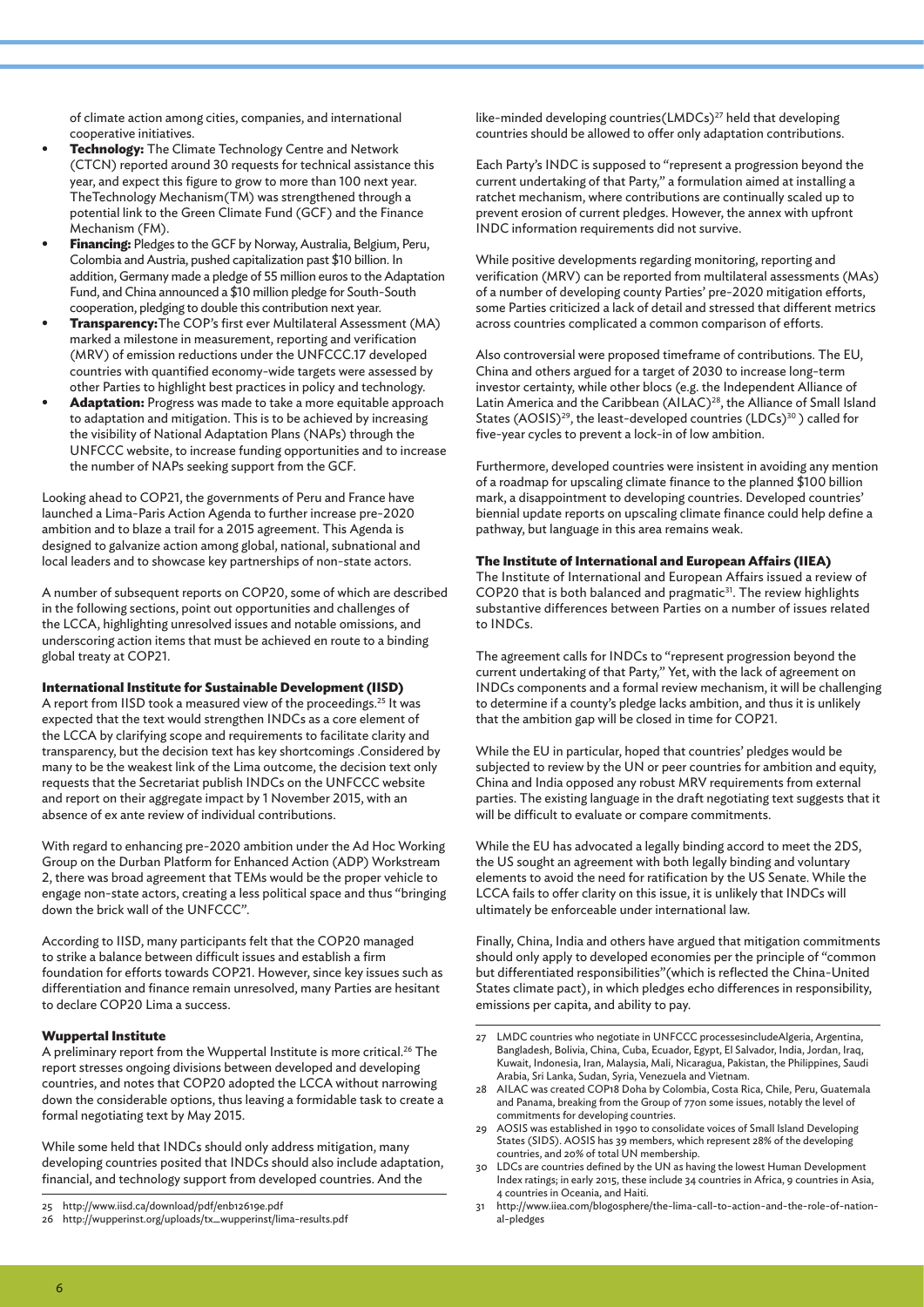#### **Other COP20 Reports**

A number of other COP20 reports have been issued by organizations such as the NewClimate Institute<sup>32</sup> and Germanwatch,<sup>33</sup> which reiterate many of the same key issues.

# **COP20 NEGOTIATING STREAMS**

In this section, we explore six COP20 negotiating streams with particular relevance for the transport sector. The first five areas were tracked for the first time by a SLoCaT Partnership-BtG Initiative team during the course of COP 20 Lima; these include pre-2020 ambition, INDCs, NAMAs, technology transfer, and climate finance. A sixth area of investigation, adaptation, is also analyzed here to assess progress with relevance to transport.

For each of the six areas, we highlight specific references within the LCCA and the draft negotiating text, discuss potential opportunities and challenges for the transport sector, and identify implications for the 2015 SLoCaT Partnership-BtG Initiative work program, which are based upon daily SLoCaT Partnership-BtG Initiative reports issued during the Lima conference, as well as formal outcome documents and analytical reports issued prior to, during, and after COP20.

A scorecard was established to mark progress for sustainable transport during the course of COP20 in each of these areas, which determined whether "Lima limped" (i.e. little progress was achieved), COP20 maintained 'status quo', or 'Lima leaped' (i.e. significant progress was achieved). A final scorecard is given at the end of this section.

### **A. Pre-2020 Mitigation Ambition**

Pre-2020 mitigation ambition coalesced under the decision adopted at COP17 to facilitate two workstreams under the ADP. Workstream 1 is focused on shaping a post-2020 treaty, and Workstream 2 is focused on enhancing mitigation actions to close the pre-2020 ambition gap, by ensuring highest possible efforts by all Parties to meet the 2DC goal established at COP16 Cancun.<sup>34</sup> As noted, the 2014 UNEP Emissions Gap Report asserts that additional reductions of 8-12 billion Gt CO2e annually are required by 2020 to meet the 2DS, and that the transport sector has the potential to contribute up to 3 Gt CO2e annually.

#### **LCCA References**

In the LCCA, the COP reiterates its resolve to enhance ambition in the pre-2020 period. A key provision is found in paragraph 19 of the LCCA, which states that the COP will continue its examination of opportunities with high mitigation potential in the 2015–2020 period. This section goes on to state that the COP will request the Secretariat to provide "… opportunities for the effective engagement of experts from Parties and non-state actors, including relevant international organizations, civil society… the private sector, and subnational authorities as nominated by their respective countries."

Furthermore, the COP calls on the Secretariat to use the above input to update the technical paper on the mitigation benefits of actions to enhance mitigation ambition, by "compiling information provided in submissions from Parties and observer organizations and the discussions held at the technical expert meetings and drawing on other relevant information on the implementation of policy options at all levels" (para.19a).This language provides an opportunity for the sustainable transport community to further develop national and global estimates of transport's mitigation potential for inclusion inpre-2020 mitigation strategies and potentially broad distribution among policy makers. The draft negotiating text makes limited references to pre-2020 ambition among numerous options regarding mitigation actions and GCF capitalization. First, Parties are to prepare mitigation contributions

- 33 https://germanwatch.org/en/9598
- 34 http://unfccc.int/bodies/body/6645.php

to raise ambition over Kyoto Protocol commitments, which are to "be quantified…and which are comparable, measurable, reportable and verifiable for developed country Parties…during the pre-2020 period" (para. 16.1, option 3), though various options make no reference to increased ambition or accelerated timeframes. A second reference proposes that "Developed country Parties [are] to provide 1 per cent of gross domestic product per year from 2020, and additional funds during the pre-2020 period to the GCF" (para. 38, option 1a); though it is not clear from this clause under what timeframe these financial contributions would be disbursed.

While these clauses would do much to set mitigation action on a more ambitious trajectory, numerous negotiating options are still too broad to predict the chances for specific language on pre-2020 ambition to survive to a final negotiating text.

#### **Opportunities and Challenges for Transport**

The understanding of the transport sector on pre-2020 mitigation potential has made some tangible leaps since COP19, with the release of a series of detailed modeling studies on the mitigation potential of the transport sector, which were presented in the margins of COP20 by theIEA,<sup>35</sup> the Institute for Transportation and Development Policy (ITDP)<sup>36</sup> and the International Transport Forum (ITF).<sup>37</sup> The appreciation of pre-2020 potential was also enhanced by the voluntary commitments in the land transport sector<sup>38</sup> that were announced at the Secretary General's Climate Summit in September 2014. In addition, several near-term mitigation actions for transport are being pursued through transport NAMA (t-NAMA) development in Peru,<sup>39</sup> Indonesia,<sup>40</sup> and Colombia,<sup>41</sup> along with two t-NAMA projects under implementation in South Africa and Mexico, and others in the pipeline.

Another tangible example of pre-2020 ambition during COP20 is the NAZCA Climate Action Portal,<sup>42</sup> which increases visibility of mitigation actions, particularly for non-state actors such as cities, regions and companies, whose actions often occur on a voluntary basis. However, these actions are not governed by an internationally standardized MRV system,and thus NAZCA provides no aggregation of GHG reductions due to these actions. While the NAZCA portal helps to raise the profile of bottom-up contributions to mitigation action, the ultimate policy weight of this channel for the transport sector remains unclear, especially due to the fact that transport is not one of the10 main themes<sup>43</sup> included in the portal. Instead transport is dealt with under energy efficiency and cities.

At a formal level, however, Lima saw some notable limping on pre-2020 ambition, since we witnessed few additional transport specific commitments from national and subnational entities during the course of COP20, and since progress at the UNFCCC level is dogged by disagreements in crucial areas that could help to accelerate pre-2020 action (e.g. climate finance, technical assistance). Further progress in this area is essential to avoid a high-carbon lock-in effect for transport infrastructure and services – particularly in rapidly motorizing countries – before any post-2020 mitigation regime takes effect.

Other COP20 outcomes pose additional challenges for pre-2020 ambition. As noted previously, MRV lacks a universal platform for external review, and China, India and others have raised objections to robust MRV requirements from external parties. Another potential challenge is whether reform of the Clean Development Mechanism

37 http://www.internationaltransportforum.org/Pub/pdf/14Outlook-Chapter4.pdf 38 http://slocat.net/climatesummit

- 40 http://transport-namas.org/wp-content/uploads/2014/11/Overview\_IND\_ SUTRI-NAMA.pdf
- 41 http://transport-namas.org/wp-content/uploads/2014/11/Overview\_COL\_Sus-Road-Freight-NAMA.pdf
- 42 http://climateaction.unfccc.int/about.aspx
- 43 http://climateaction.unfccc.int/tcthemes.aspx

<sup>32</sup> http://newclimate.org/2014/12/15/what-the-lima-call-for-climate-action-means-for-intended-nationally-determined-contributions-indcs/

<sup>35</sup> https://www.iea.org/media/workshops/2013/egrdmobility/DULAC\_23052013.pdf

<sup>36</sup> https://www.itdp.org/a-global-high-shift-scenario/

<sup>39</sup> http://transport-namas.org/wp-content/uploads/2014/04/Overview\_PERU\_ TRANSPeru.pdf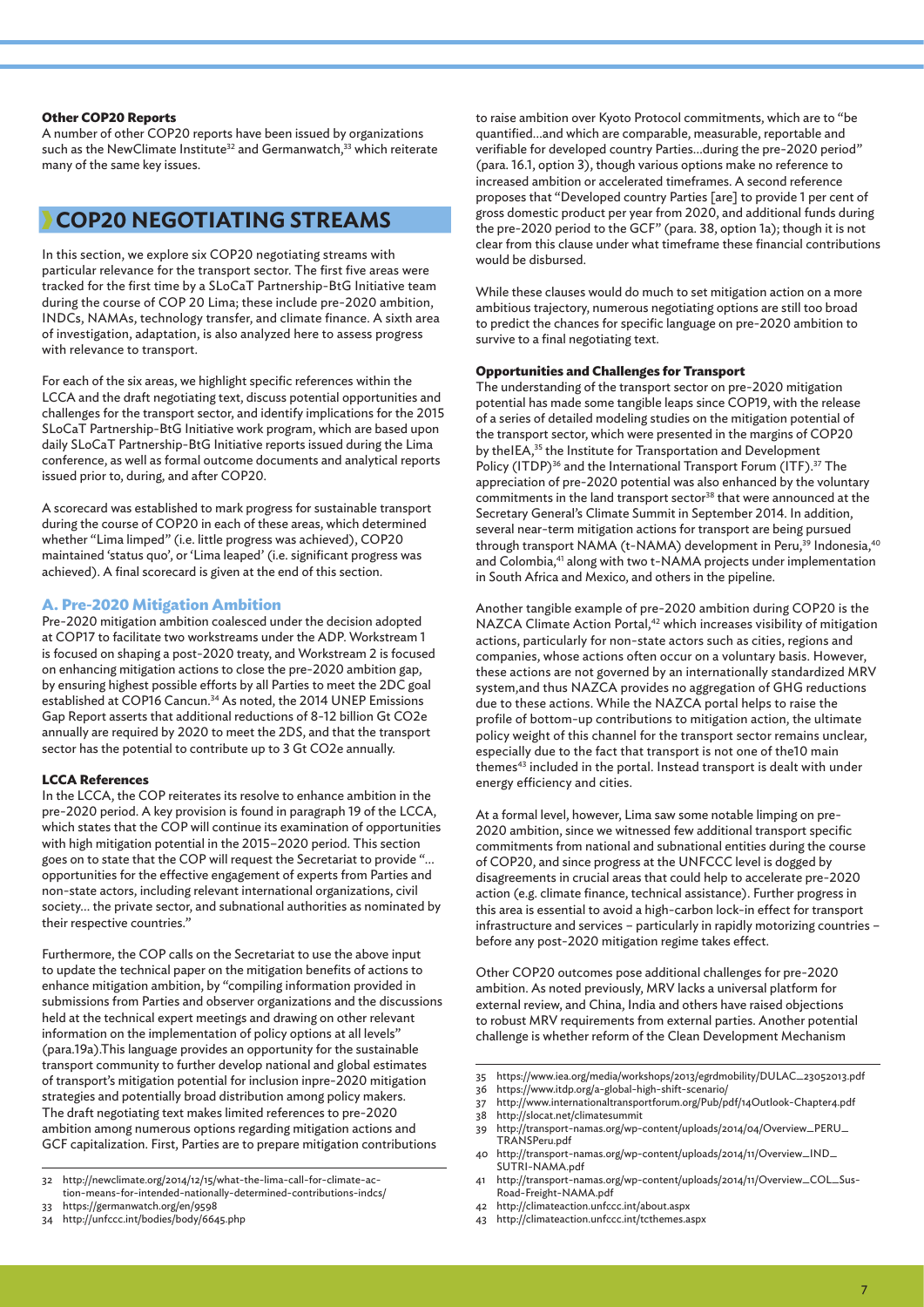(CDM) methodology will detract from the establishment of emerging methodologies for transport in the context of MRV and NAMA development. A final and critical challenge is that there is no dedicated Transport TEM – as transport is dealt with under energy and cities – which prevents the development of a holistic Avoid-Shift-Improve (ASI)-based strategy for the transport sector in a manner that addresses the entire transport sector (passenger and freight) and which combines technological with behavioral measures.

A crucial question over the next 12 months will be whether and how modeled mitigation potential by external groups, and the SG's land transport commitments, can be translated to more robust statements on transport's role in pre-2020 mitigation ambition, ideally at national levels. The SG's Office, along with the governments of France and Peru, can do much to help carry forward the land transport commitments and bring them into the UNFCCC process, and it is important for the transport sector to maintain this positive momentum in the run-up to COP21.

#### **Implications for the 2015 SLoCaT Partnership-BtG Initiative Work Program**

Key action items in the area of pre-2020 ambition include the following:

- Contribute towards the UNFCCC technical report on pre-2020 mitigation potential of transport, which currently has secondary status under energy efficiency and cities among TEM categories
- Produce a technical brief for a possible TEM on the transport sector,since transport has been identified as a likely theme for a TEM in 2016
- Continue to seek opportunities for increased involvement of the sustainable transport community within UNFCCC TEMs (as described in paragraph19 of the LCCA)
- Create a more systematic overview of global modeling studies on the mitigation potential of land transport (both economy-wide and sector-specific)
- Tie mitigation potential to mitigation ambition, as expressed in specific national and sub-national plans and studies (e.g. Mexico MEDEC study<sup>44</sup>)
- Track and promote progress on the transport commitments made at the SG Climate Summit in September 2014
- Conduct specific outreach to UNFCCC Parties on the mitigation potential of the transport sector, including through Low Emission Development Strategies (LEDS)<sup>45</sup> program

#### **B. Intended Nationally Determined Contributions (INDCs)**

INDCs are nationally defined plans used by the UNFCCC to ensure that post-2020 mitigation efforts by all Parties are guided by development priorities, equity, and common responsibility. INDCs in aggregate will help indicate whether global ambition is in line with required reductions to meet the 2DC goal. Discussions at COP19 highlighted the need to "initiate or intensify preparation of INDCs," and INDCs will be a centerpiece of any global climate agreement to take shape between now and COP21.46

On the progress side, COP20 provided the following points of clarification regarding INDCs:<sup>47</sup>

- INDCS are expected to "go beyond documented levels of ambition for all Parties," as noted in paragraph 10 of the LCCA
- INDCs are required of all parties, though they are expected to reflect national circumstances and capabilities, and they are unlikely to be legally binding
- INDCs must be transparent and comparable, based on guidelines

44 https://www.esmap.org/sites/esmap.org/files/4c. MEXICO\_Low Carbon Development.pdf

- 45 http://mitigationpartnership.net/low-emission-development-strategies-and-plans-leds-0
- http://www.ecofys.com/files/files/ecofys-giz-2014-intended-nationally-determined-contributions-under-unfccc.pdf
- 47 http://www.iiea.com/blogosphere/the-lima-call-to-action-and-the-role-of-national-pledges

provided to this end (see following section)

- INDCs are chiefly focused on mitigation actions, and may also (but are not required to) include specific provisions for adaptation or climate finance;
- INDCs will not be subject to UN or peer review before COP21, although the UN will issue a report on the projected aggregate impact of INDCs in November 2015

On the challenge side, INDCs provided to date are insufficient to meet a 2DS, with recent pledges by the EU, the US and China projected to contribute only a 0.2 to 0.4 C decrease by 2100.48 Thus, though the LCCA's encouragement of all Parties to submit INDCs in 2015 is a step forward, a number of key issues await resolution.

#### **LCCA References**

The LCCA provides the following general guidelines for defining INDCs "to facilitate clarity, transparency and understanding" (para. 14), while underscoring that these are merely guidelines and not binding requirements:

- Quantifiable information on the reference point (base year)
- $Expected$  timeframe(s) for implementation (target year(s))
- Scope and coverage of plans (particular sectors and gases to be addressed)
- Assumptions and methodology for measuring GHG reductions
- Information on "planning processes" (INDC basis and implementation plans)
- Explanation of how the INDC contributes to the 2DS
- Assessment of how the INDC is "fair and ambitious" within a national context

As noted above, in an effort to raise collective ambition, the COP has requested that the Secretariat publish on the UNFCCC website the INDCs of all Parties as communicated by 1 October 2015, and that the Secretariat prepare by 1 November 2015 a synthesis report on the projected aggregate mitigation impacts, to allow broader analysis of intended contributions in advance of COP21 (para. 16), though under a tight timeframe.

Although the draft negotiating text states that Parties are "to ensure that the aggregate level of mitigation…contributions increases over time, so as to achieve the long-term emission reductions…" (para. 13.1, opt. 2), the INDC "rachet mechanism" is one of the least clearly-defined pieces but possibly most promising of the draft negotiating text. A dedicated section on the INDC process currently proposed three potential start dates and five potential end dates for contributions, and is followed by 10 potential options for re-evaluating INDCs, which vary by timeframe (i.e. 5-10 years) and scope (ie. developed vs. developing countries, mitigation vs. adaptation). Thus, the March 2015 deadline to deliver an updated negotiating text underscores the urgency to narrow these numerous options quickly.

#### **Opportunities and Challenges for Transport**

INDCs are an important step forward in documenting mitigation potential, and COP20 has offered additional opportunities and challenges for the transport sector.

On the opportunity side, first, by stating that all INDC submissions will be published in their entirety on the UNFCCC website, the LCCA text allows for an informal review by research institutions, civil society and other UN bodies(such as UNEP) to encourage governments to maximize mitigation ambition at the beginning of COP21.49 Second, the development of transport components of INDCs can benefit from the modeling efforts referred to previously and from the growing body of NAMA projects and literature on the mitigation potential of transport. Forward leaps for INDCs will depend on the extent to which language in

<sup>48</sup> http://newclimate.org/2014/12/15/what-the-lima-call-for-climate-action-means-for-intended-nationally-determined-contributions-indcs/

<sup>49</sup> http://newclimate.org/2014/12/15/what-the-lima-call-for-climate-action-means-for-intended-nationally-determined-contributions-indcs/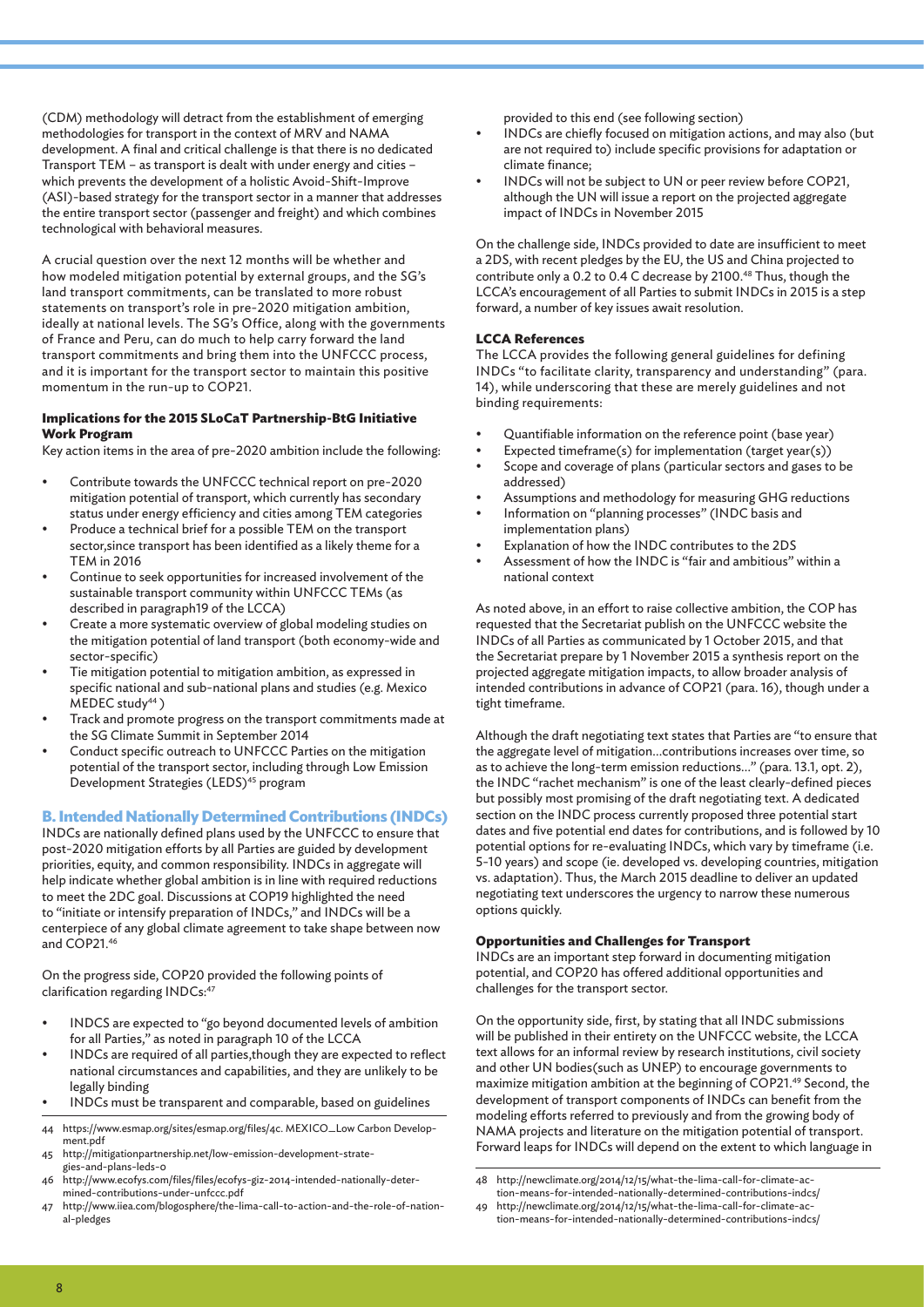this area specifies clear sectoral breakdowns – including transport – to avoid a free-rider situation in which each sector looks to the others to shoulder the mitigation load.

Among the challenges, first, as mentioned previously, the MRV process is currently hindered by both methodological uncertainty and political opposition, and thus does not provide a firm foundation for the ongoing development and evaluation of INDCs. The transport sector must take responsibility in this area and must help put forward practical and affordable solutions. Second, the current proliferation of options for defining parameters for the "ratchet mechanism," introduce further uncertainty for Parties to determine the appropriate level of ambition based on their changing circumstances and technological trajectories. Although the ratchet mechanism is one of the least clearly-defined pieces of the draft negotiating text, it is possibly one of the most promising as a key indicator that any commitments to be made in a Paris agreement will not be static.

Third, the opportunity to include both adaptation and finance components has the potential to make INDCs more heterogeneous and may detract from the core task of defining mitigation actionsand sector-specific targets, including for transport. Finally, the development of transport specific mitigation objectives will be hampered by the limited availability and often-poor quality of transport data. Transport has not been well covered in national communications to date and it is likely that setting mitigation objectives for the transport sector will suffer the same fate because of poor data.

It should be kept in mind that INDCs are specifying post-2020 mitigation potential, which is still five years away. Transport is still developing quickly in most of the non-Annex 1 countries, and it is challenging to forecast 2020-2025 transport mitigation ambition. In addition, mitigation actions for transport can be more difficult to pin down than in competing sectors, and thus it is important to ensure that transport does not get left out of the action in the face of an ongoing lack of clarity on MRV. The MRV process is also complicated by a funding paradox: if emission reductions are not measured, they will not be reported, and if they are not reported, then mitigation strategies can't be funded.

Since INDCs and pre-2020 ambition occupy opposite sides of the same coin, it is essential for transport that INDC development be linked to strategies to define pre-2020 ambition, to avoid lock-in effects and to set a proper trajectory for post-2020 sustainable transport infrastructure and services. In sum, INDCs are a fundamental post-2020 instrument that must be submitted under a very tight timeline. The bar for INDCs has been set exceedingly high, and thus limping potential in this area is equally high.

#### **Implications for the 2015 SLoCaT Partnership-BtG InitiativeWork Program**

Key action items in the area of INDCs in the coming year include the following:

- Document and review individual INDCs from a transport perspective, assessing quantitative components as well asthe 'Avoid-Shift-Improve' elements of mitigation strategies
- Assess transport mitigation potential included in INDCs relative to the modeled mitigation potential and outcomes from country and city studies
- Leverage the MA process as a basis for defining and explaining INDCs to peer Parties and other relevant entities
- Enhance linkages to pre-2020 ambition action items (as described in the previous section) in the development of INDCs
- Utilize lessons learned from NAMA action items (as described in the following section) in the development of INDCs
- Conduct specific outreach to UNFCCC Parties on the mitigation potential of the transport sector, including through the Low Emission Development Strategies (LEDS)<sup>50</sup> program

**C. Nationally Appropriate Mitigation Actions (NAMAs)**

NAMAs51 are voluntary GHG emission reduction activities, which can be enabled by technology, financing, and capacity-building strategies based in MRV principles. At COP18 Doha, it was agreed that developing country Parties would adopt NAMAs in the context of sustainable development. NAMAs can be new, planned or partially implemented projects or policies that directly or indirectly reduce short, medium-, or long-term emissions. NAMAs are prepared under the umbrella of national governmental initiatives, and can be directed through targeted actions or transformative change within or across sectors.<sup>52</sup>

#### **LCCA References**

Though NAMAs are not specifically referenced within the LCCA itself, reference is made to their role in guiding mitigation strategies in the draft negotiating text. A number of competing options include the following, which requires that mitigation contributions from developing countries"be quantified, quantifiable or qualified in a measurable, reportable and verifiable manner for developing country Parties, based on their nationally appropriate mitigation actions (NAMAs) under the Bali Action Plan" (para. 16.1, opt. 3b).

Additional references to NAMAs in the draft negotiating text are found in the context of defining time frames and informing the INDC process for developing country parties (paras 76.2 and 87), and serving as a basis for technical needs assessments (TNAs) (para. 56.4), underscoring the continued relevance of NAMAs in the negotiating process, keeping in mind the increasing emphasis on INDCs in the post-2020 period.

#### **Opportunities and Challenges for Transport**

Developments at COP20 underscore additional opportunities and challenges for t-NAMAs. Though SLoCaT Partnership was skeptical of the future role of NAMAs coming into COP20, it is clear from discussions in both formal sessions and side events that the international community is not giving up on this mechanism. As previously noted, NAMAs are viewed as an accessible entry point for near-term mitigation actions, and they are seen as a source of optimism for making these actions more tangible. To date, land transport has done relatively well in gaining attention and was ahead of most other sectors in the early stages of NAMAs.

Transport is still seen as a suitable sector; for example, COP20 saw the announcement of a t-NAMA in Peru, supported by the NAMA Facility. New tools have been developed that aim at facilitating the development and implementation of t-NAMAs (e.g. the Navigating Transport NAMAs handbook)<sup>53</sup>. The 2014 Transport NAMA report counts 43 NAMAs being prepared or implemented in the transport sector, nearly doubling the number identified a year before<sup>54</sup>. And certainly, the greatest leap forward for NAMAs during the course of COP 20 is their growing role in supporting INDC development and thusin shapingpost-2020 mitigation ambition.

Moving forward, it is essential to make project NAMAs more ambitious and to increase the application of policy NAMAs, as a programmatic approach can deliver more transformational near-term impacts, particularly within the transport sector, especially if NAMAs are to be a key component of, or enabling step towards, INDCs. Positive examples of this approach can be seen in Colombia's Low Carbon Development Strategy,<sup>55</sup> which defines action plans for transport and five other sectors, and implements a training program for NAMAs at a sectoral level. Another key example is Mexico's Federal Mass Transit Program<sup>56</sup> through which the Mexican federal government is making sustainable transport a key element in developing more human-centered cities.

Where the rubber meets the road, however, NAMAs continue to limp along in the transport sector. Most significantly, t-NAMAs have not

- 51 http://unfccc.int/focus/mitigation/items/7172.php
- 52 http://unfccc.int/focus/mitigation/items/7172.php
- 53 http://transport-namas.org/wp-content/uploads/2014/04/Transport\_NAMA\_ Handbook.pdf
- 54 http://transport-namas.org/wp-content/uploads/2014/11/T-NAMA-Report\_2014.pdf

<sup>50</sup> http://mitigationpartnership.net/low-emission-development-strategies-and-plans-leds-0

<sup>55</sup> http://www.lowemissiondevelopment.org/countries/colombia 56 http://www.conuee.gob.mx/work/sites/CONAE/resources/LocalContent/8356/2/1\_ PROTRAMfonadin.pdf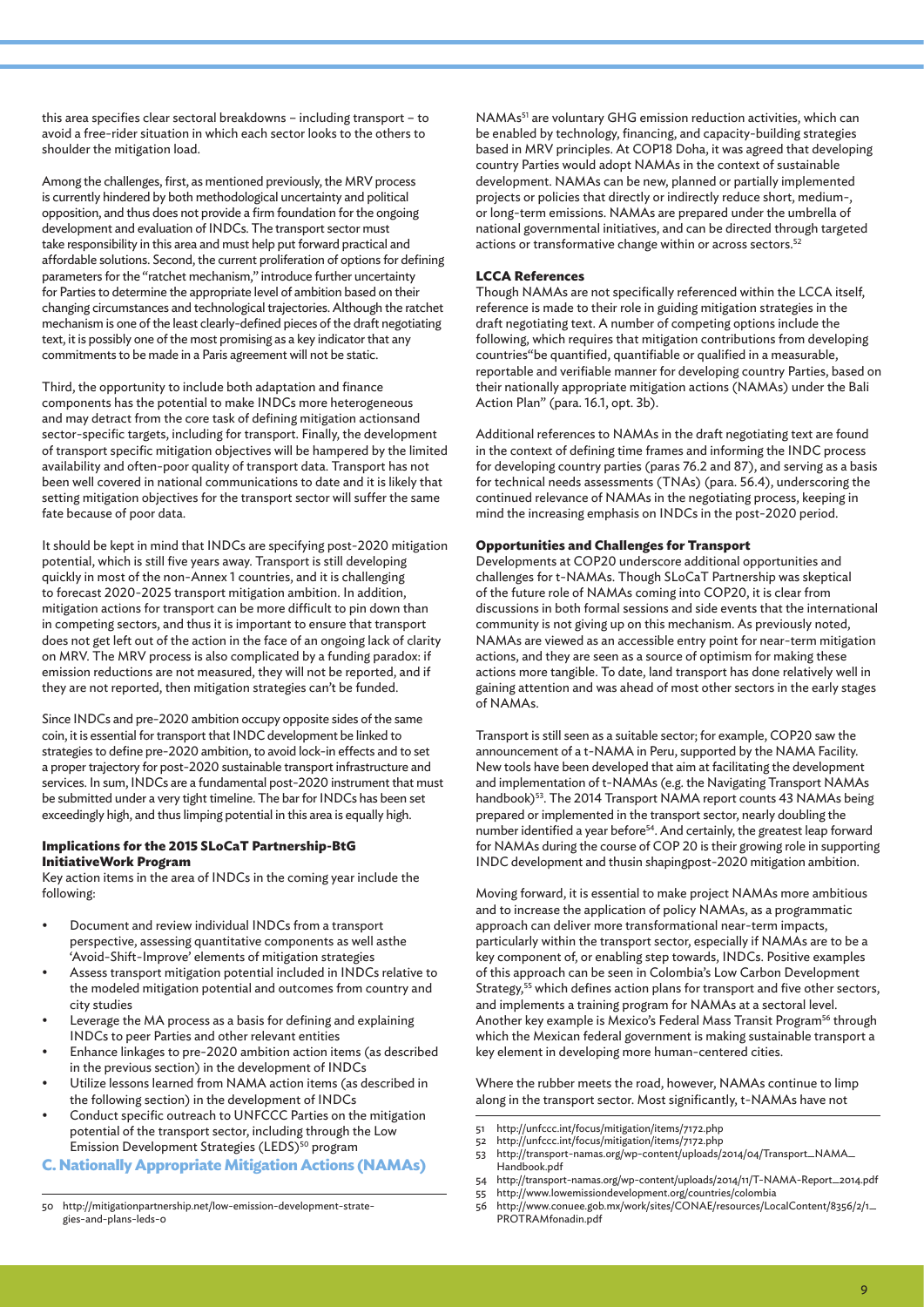achieved transformational change due to constrained funding andlimited MRV capacities. So far the Subsidiary Body for Implementation (SBI) has not provided detailed guidance on NAMA MRV or financing. This is a clear departure from the manner in which CDM was institutionalized within the UNFCCC process. While NAMA registration is increasing, more action is required from the UNFCCC to increase matches between recipient and donor Parties.

In addition, although the NAMA Registry was adopted two years ago, currently only two t-NAMAs are under implementation, and there is an ongoing lack of clarity on the funding strategy to move the substantial number of t-NAMAs from the pipeline to the implementation stage. Finally, as noted in previous sections, a lack of consensus on MRV makes it difficult to evaluate potential t-NAMA contributions, though innovations in transport data collection and analysis<sup>57</sup> may advance this cause in the near future.

In conclusion, while NAMAs are still being embraced by countries to shape pre- and post-2020 mitigation ambitions, which would justify a careful 'Lima leaps' label, discussions on MRV and finance at COP20 have blocked significant forward progress in this area, forcing us to pronounce a qualified "Lima limps" verdict for NAMAs.

#### **Implications for the 2015 SLoCaT Partnership-BtG InitiativeWork Program**

Key action items in the area of NAMAs for the coming year include the following:

- Leverage existing t-NAMAs (both in pipeline and implementation stages) as a means to increase the visibility of climate change mitigation actions in the transport sector
- Continue SLoCaT Partnership and BtG Initiative collaboration to advance the status of t-NAMAs through existing and emerging research and tools (e.g. t-NAMA database)
- Identify potential synergies between the development of NAMAs and other key areas of mitigation action including pre-2020 ambition, INDCs, and climate financing
- Coordinate actively with the MRV expert group<sup>58</sup> established by the GIZ TRANSfer Project
- Advance technological solutions and advanced data collection strategies to clarify MRV strategies to support t-NAMA development
- Advance dialogue with official development agencies and other international financial institutions to create more transformative change through t-NAMAs

### **D. The Technology Mechanism (TM) and Climate Technology Centre and Network (CTCN)**

The Technology Mechanism was established at COP16 Cancun to move from the 'conventional' approach to technology transfer based on capacity building and technology needs assessments (TNA) to a more 'dynamic arrangement geared towards fostering public-private partnerships; promoting innovation; catalyzing the use of technology road maps or action plans; responding to developing country Party requests on matters related to technology transfer; and facilitating joint R&D activities'.59 The Global Environment Facility (GEF) is the main funding source to encourage emissions reductions through new technologies, and additional opportunities to strengthen funding for technology needs are actively being sought.

The CTCN (in cooperation with the Technology Executive Committee (TEC)) is the operational arm of the TM. Its mandate is to enhance technology development and transfer to support climate mitigation and adaptation. The CTCN provides services to developing countries

59 http://unfccc.int/focus/technology/items/7000.php

through technical assistance, capacity building, and knowledge sharing. The CTCN consists of the Climate Technology Centre (CTC) (hosted by UNEP) and a network of institutions to assist developing countries in technology development and transfer. CTCN accepts requests from National Designated Entities (NDEs) in developing countries to help meet technological needs for mitigation and adaptation actions, projects and policies.<sup>60</sup>

#### **LCCA References**

The Lima meeting sent an important signal that the transfer of climate technologies must accelerate, and paragraph 19 of the LCCA specifically refers to technology. There are a number of issues that affect the ability of technologies to be developed, demonstrated, deployed and diffused. The ADP decision text strongly supports the technology agenda, and it is considered that more needs to be done to facilitate and increase technology development and transfer.

The COP requests that the Secretariat organize a series of TEMs to "enhance synergies among the TEC, the CTCN, … and the operating entities of the Financial Mechanism (FM)" (para. 19.a.ii). In the draft negotiating text, a separate section on technology enumerates various options, pronouncing that the "Technology Mechanism established under the Convention, including the TEC and the CTCN, shall serve this agreement by facilitating enhanced action on technology development and transfer," and shall "strengthen the process of technology needs assessment (TNAs) and enhance the implementation of the outcomes of the TNA process" (paras 54-57).

Finally, it notes that the mitigation ambition in a 2015 agreement must show a commitment to 'carbon neutrality' or "deep decarbonisation by 2050" (para. 13.2.a), which must be delivered by the aggregated efforts of INDCs. This goal will require every clean technology solution currently available to maximize potential emission reductions in every sector – including transport.

The above formulations offer the potential to expand the reach of TEC and CTCN in ramping up pre-2020 mitigation ambition, and to accelerate the market development and broader adoption of technologies, which can help to define emissions trajectories well beyond 2020. This call offers yet another opportunity to bring together the TM and FM to expand the scope and effectiveness of technology transfer in the transport sector, especially to tap mitigation potential in developing and rapidly motorizing countries.

#### **Opportunities and Challenges for Transport**

At the outset of COP20, the TM and CTCN may have been the stream with the greatest leaping potential. First, the TM and FM are in the process of developing stronger linkages through CTCN and the Standing Committee on Finance (SCF), which are expected to be more thoroughly defined before COP 21. In addition, growing synergies between the TEMs and the CTCN should help accelerate the adoption of key technologies across sectors including transport. TEMs allow the private sector, research institutions and non-state actors to play a role in showcasing the potential of projects and initiatives. This is reflected in the ADP's draft decision text in Lima which expresses support for a continuation of these sorts of sessions over the 2015-2020 period, and suggests that a transport TEM could be promising.

CTCN reported that it had received around 30 requests for technical assistance this year (2014), and expects the figure to grow to more than 100 next year. Bhutan specifically requested assistance to build capacities of transport officials, bus operators and managers in public transport management.61 Other technical needs assessment requests that included transport (e.g. from Pakistan, Mali, Macedonia, Mozambique) included cross-sectoral support for mapping technology needs and developing centers of knowledge.

<sup>57</sup> http://transport-namas.org/wp-content/uploads/2014/04/Transfer\_MRV-Workshop\_Report\_Warsaw.pdf

<sup>58</sup> http://transport-namas.org/measuring-reporting-and-verification-mrv-expert-group/

<sup>60</sup> http://www.unep.org/climatechange/ctcn/

<sup>61</sup> www.unep.org/climatechange/ctcn/Portals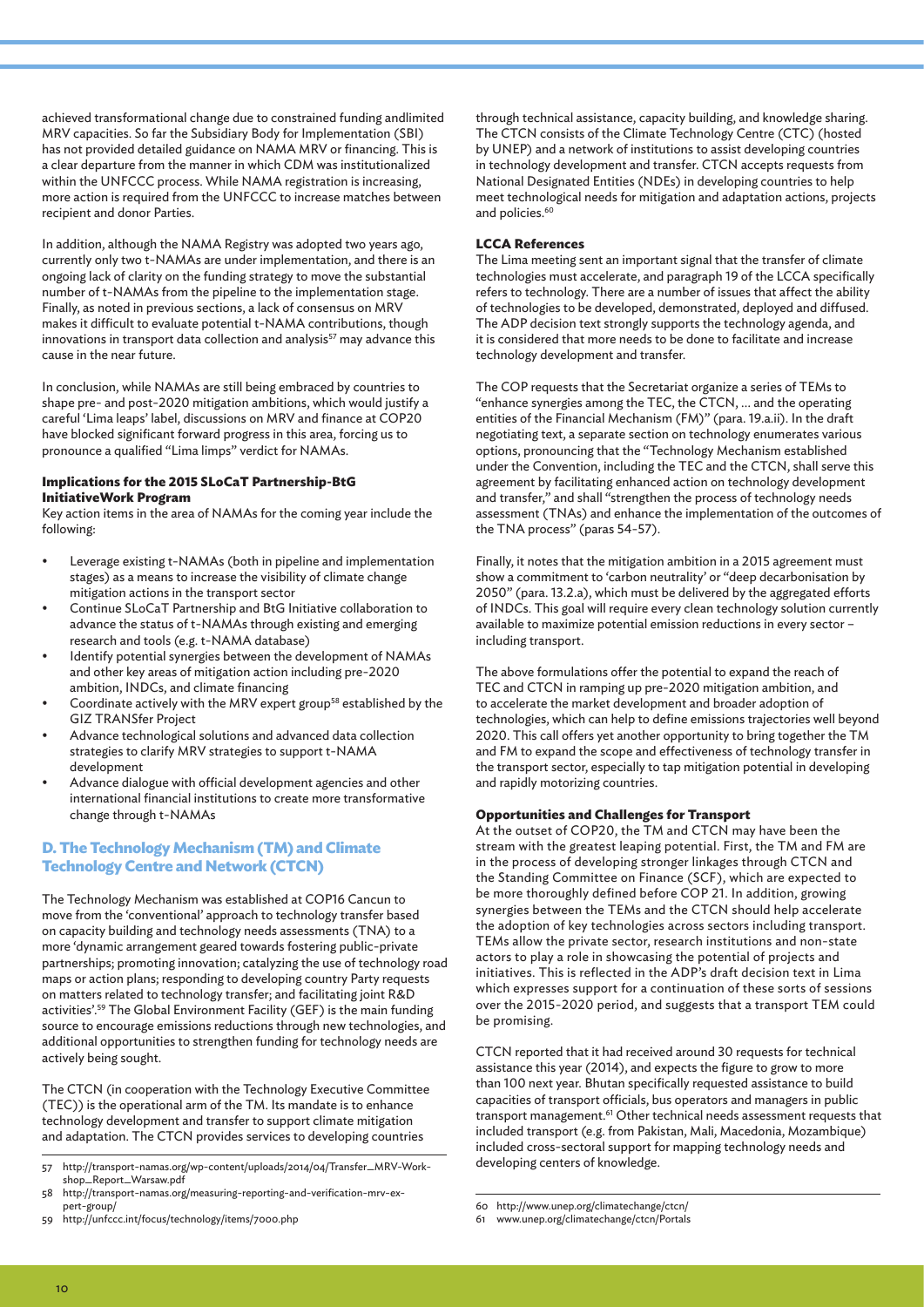COP20 also brought recognition of the need to harness the power of the private sector and encourage greater innovation, as the TEC and CTCN are in many ways constrained by the process being led by national governments. In Lima, it was encouraging to see the SBSTA Chair's invitation to personally engage with constituencies through a virtual portal<sup>62</sup>. In addition since 2005, the TM has a portal that acts as a gateway for information on technology and technology transfer TT:CLEAR which has recently been revamped.<sup>63</sup>

However, in hindsight, CTCN limped throughout COP20 in the sense that it has yet to scale up its impact and create transformational change, due to limited granting amounts for technical assistance. More troubling is the fact that CTCN continues to focus the bulk of its attention on a particular set of sectors at the expense of others, giving current priority to energy efficiency and renewable energy and announcing only a potential focus on sustainable transport to begin in 2016. This timeframe is not soon enough to begin funding transport technologies that are most likely to establish low-carbon pathways.

The time for picking winners is over, and the CTCN needs to quickly adopt an approach that gives equal funding access to all major contributing sectors. There are numerous proven and innovative technologies that can be transferred to the developing world and plenty of opportunities for innovation – and to transport's advantage many are not hampered by intellectual property constraints and can thus be freely developed. In the transport sector, rapid action will help to avoid further lock-in effects, especially in rapidly motorizing countries, and will help to establish the most effective transport technology solutions for the post-2020 period. In sum, though we see leaping potential, at present the CTCN and TEC continue to limp.

#### **Implications for the 2015 SLoCaT Partnership-BtG InitiativeWork Program**

Key 2015 action items regarding the CTCN-TECinclude the following:

- Promote transport and other sectors (e.g. energy efficiency, renewable energy) with equal priority within the TM; facilitate additional CTCN transport requests in 2015
- Document and promote technology activities for transport and for potential replication in other countries; work to expand application of technologies to increase rural as well as urban access
- Track number of TNAs that incorporate transport components, along with the number of requests for technical assistance for transport projects to date and to follow
- Increase involvement with TEM process specifically through dialogue with CTCN, in additional to other TEM channels (e.g. nonstate actors, subnational entities)
- Work to educate NDEs on potential opportunities for technical cooperation within the transport sector, to facilitate requests for technology transfer in this area
- Provide technical summaries and a technical paper on the mitigation benefits of actions, initiatives and options to enhance mitigation ambition in transport<sup>64</sup>
- Actively give input to the various online portals hosted by the UNFCCC in searchable and easily updatable formats, which should be regularly updated.<sup>65</sup>

#### **E. Climate Finance**

The UNFCCC's Standing Committee on Finance (SCF) was established at COP16 Cancun to exercise functions related to the Convention's Financial Mechanism(FM)<sup>66</sup>, which facilitates revenue raising, disbursement, and oversight for financial flows. SCF functions include improving coordination of climate change financing, mobilizing financial resources, and providing MRV for financial support to developing countries.<sup>67</sup>

64 http://www.transport2020.org/publicationitem/2044/btg-factsheet-technology

#### **LCCA References**

As noted in the previous section, the LCCA calls for the operating entities of the FM to play a more central role in defining a technical assessment of pre-2020 mitigation ambition, which can help to connect the dots between technical solutions and potential flows of climate finance (para. 19ii). In addition, the LCCA "reiterates its call to developed country Parties, the operating entities of the Financial Mechanism and any other organizations in a position to do so to provide support for … the [INDCs] of Parties that may need such support" (para. 15). This linkage can help to ensure that high-potential mitigation strategies are backed by sound financing strategies, an essential element in making short-term reductions and establishing long-term trajectories.

A major issue in the draft negotiating text remains the question of allocating limited resources among mitigation and adaptation actions. Despite an attempt to downplay distinctions among Parties, a rift is evident throughout the text, with developing country actions made contingent upon financial support in a number of negotiating options, e.g., "… the level and pace of mitigation ambition / efforts will determine the extent to which Parties will need to adapt and address loss and damage, and associated costs thereof, … ,which will depend on the extent of financial, technology and capacity-building support provided by developed country Parties to developing country Parties." (para. 4)

In sum, throughout the LCCA and draft negotiating text, climate financing contingencies proliferate, developed and developing country divides persist, and financial resources remain insufficient to support not only short-term preparatory activities (e.g. development of INDCs) but also tangible long-term mitigation and adaptation implementation needs. This spells trouble for urgently needed sustainable transport infrastructure and services to help flatten projected emissions curves, especially in the developing world.

#### **Opportunities and Challenges for Transport**

Climate finance made limited leaps at COP20. First, there was measured movement in surpassing the concrete target of mobilizing a \$10 billion initial contribution for the Green Climate Fund (GCF) and in May 2014 GCF identified low-emission transport as one of four key areas, at the same time it demonstrated its commitment to adopt a more programmatic approach to climate finance by calling for low emission growth paths68. Second, SCF developed a more balanced approach to mitigation and adaptation funding, which may help to break through the deadlocks that continue to divide developed and developing countries. Third, as noted previously, growing linkages between the TM and FM are cause for cautious optimism. Finally, although carbon pricing talks did not progress during COP20, this topic continues to be actively discussed outside of the UNFCCC process (e.g. through private sector engagement in the SG Summit), which could enhance its position in forthcoming UNFCCC dialogue. Although this might not be progressing within the UNFCCC process, it is growing in strength in many regions across the world (e.g. via UN climate commitment on this topic). Carbon pricing will have a significant impact on transport, but we can probably only expect broad implementation post 2020.

However, minor leaps for SCF at COP20 were overshadowed by major limps. First, despite well-meaning steps from Parties at COP 20, targeted 2020 GCF capitalization of \$100 billion annually remains 90% short of the mark as the climate clock keeps ticking. To put this in perspective, the planned expansion of the Lima Metro would consume well over 50% of the existing GCF pie over the next 5 years, if it were to be funded by the GCF alone. At COP20, the SCF presented findings from its Biennial Assessment and Overview of Climate Finance Flows Report.<sup>69</sup> The report indicates that current global climate finance flows range from \$340 to \$650 billion per year, while estimated capital flows from developed to developing countries range from \$40 billion to \$175 billion.

<sup>62</sup> http://unfccc.int/meetings/lima\_dec\_2014/session/8532.php#CCC

<sup>63</sup> http://unfccc.int/ttclear/templates/render\_cms\_page?TTF\_tei

<sup>65</sup> http://www.transport2020.org/publicationitem/2044/btg-factsheet-technology 66 http://unfccc.int/cooperation\_support/financial\_mechanism/review/items/3658.php

<sup>67</sup> http://unfccc.int/cooperation\_and\_support/financial\_mechanism/standing\_committee/items/6881.php

<sup>68</sup> http://www.transport2020.org/publicationitem/3071/new-land-transports-contribution-to-a-2c-target

<sup>69</sup> http://unfccc.int/files/cooperation\_and\_support/financial\_mechanism/standing\_ committee/application/pdf/2014\_biennial\_assessment\_and\_overview\_of\_climate\_finance\_flows\_report\_web.pdf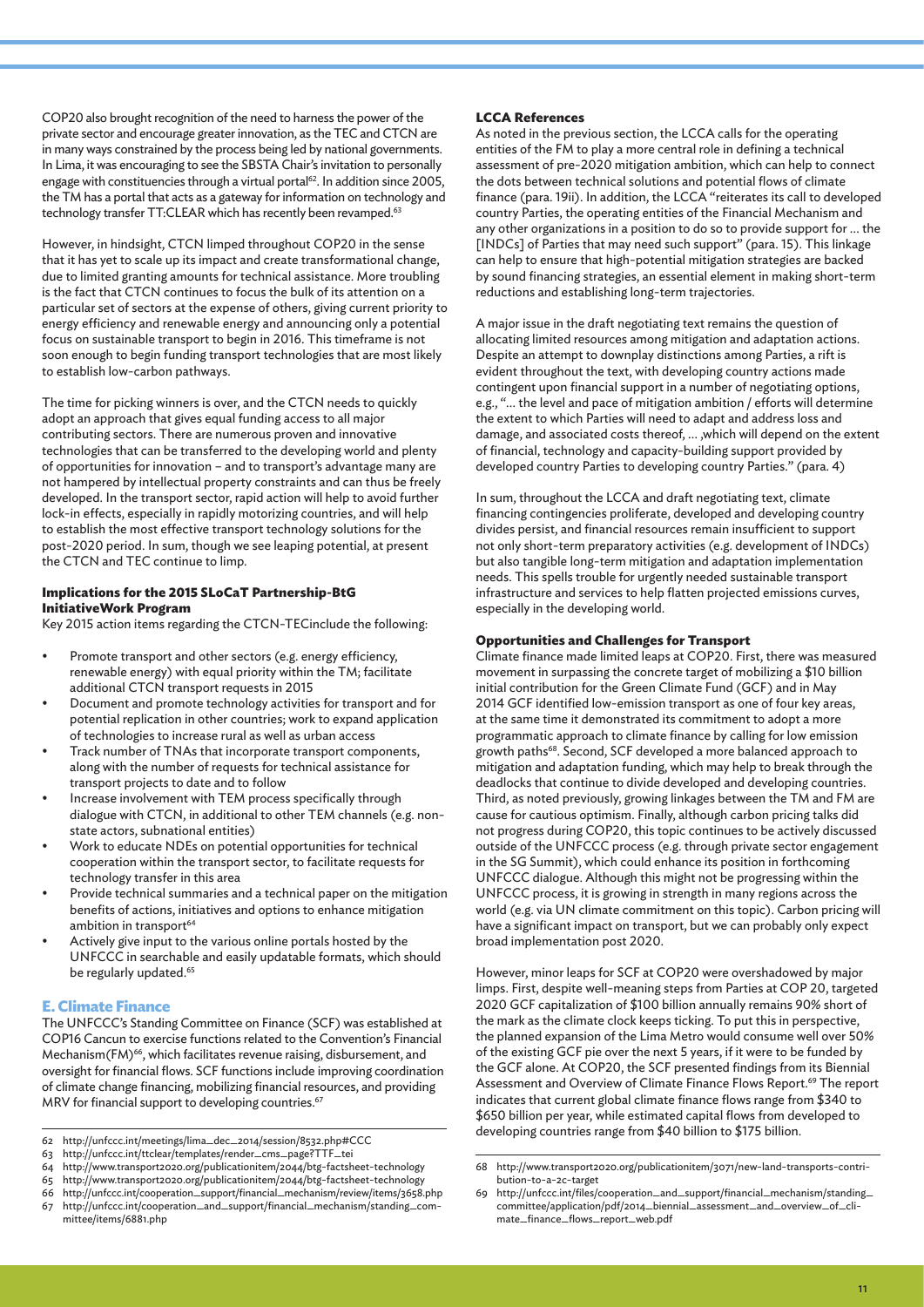To put these numbers in context, it must be noted that significant transformational investments are required for sustainable transport to help mitigate climate change. In the 2015-2035 period, the projected incremental transitional investment is just over \$3 trillion (of which over 80% is related to low-carbon modes), in addition to existing global investments in transport, which are estimated at \$1-2 trillion annually.<sup>70</sup> Furthermore, 60% of estimated total annual transport infrastructure investment is currently allocated to OECD countries and 40% to non-OECD countries, and in the future about 85% would need to be directed to non-OECD nations to curb projected growth in motorization.<sup>71</sup>

Climate finance is an important source of financing for helping to scale-up sustainable, low carbon transport, but its application so far has been too limited to create transformational change. This is likely to remain the case as the majority of finance will remain domestic; that said, climate finance has important catalytic effects, which should not be overlooked. Although climate finance has backed 140 transport projects in 43 countries to date, this leaves more than 150 countries without any climate financed transport projects.<sup>72</sup> Furthermore, climate finance shows a current bias toward 'shift' and 'improve' projects, and it will be necessary to expand climate finance in the realm of 'avoid' projects for transport to maximize its global mitigation potential and to become an effective lever in meeting the 2DS.

At COP20, a number of Parties pointed out current discrepancies in the operational definitions of climate finance and the resulting difficulties in MRV; the crucial role of credit transparency in harnessing trust between countries, and the creation of a post-2020 road map for climate finance. The UNFCCC process remains ineffective in providing guidance on funding sustainable, low carbon transport at the required scale, as climate finance is still focused on implementing specific projects rather than building capacity and developing policies to more effectively leverage public and private finance.

To get back on track, SCF will need to think more honestly about its ability to use its limited funding to leverage the trillions that are needed to scale up sustainable transport. It will need to give greater attention to enabling blended funding with much greater involvement from private sector funding, including institutional investors. In this context, discussions at the Third Conference on Financing for Development next July in Addis Ababa may bear more fruit for the transport sector than the recent dialogue in Lima.

In the face of significant global investment needs for sustainable transport, climate finance activity must make a quantum leap to deliver its potential contribution. Lack of progress on climate finance stymies progress on NAMAs as well as the more crucial transition to INDCs, which will establish economy-wide targets, and thus quantify economywide (and transport-specific) financial requirements. SCF will have to kick things into gear quickly to declare victory at COP21, as the process is limping to date.

#### **Implications for the 2015 SLoCaT Partnership-BtG InitiativeWork Program**

Key 2015 action items regarding climate finance include the following:

- Continue examination of climate finance for transport in a broader financing perspective through development of Financing Framework on Sustainable Transport
- Build upon recent SLoCaT Partnership research in mobilizing private sector financing for sustainable transport in Asia, expanding to additional regions and financing sources
- Work with GCF as well as other financial mechanisms under UNFCCC (e.g. GEF) to use climate finance in a more transformational manner in the transport sector
- Coordinate with the Expert Group on Climate Finance for Sustainable Transport<sup>73</sup> (established by the GIZ TRANSfer project) to develop recommendations on scaling up of financing for sustainable, low carbon transport
- Accelerate climate finance flows to avoid business-as-usual policies and investments that result in transport infrastructure and services with high locked-in GHG emissions

#### **F. Adaptation**

Climate change adaptation was solidly established in the UNFCCC dialogue through the Least Developed Countries (LDC) Work Programme at COP7 Marrakesh, and has increased in stature through the Cancun Adaptation Framework at COP16.74 Adaptation in the transport sector is necessary for both developed and developing countries, as transport systems worldwide are vulnerable to the increasing impacts of extreme weather, and rapid urbanization and motorization increase the potential for catastrophic impacts. Crucially, sustainable transport systems must adapt to climate change to maintain reliability and increase ridership, and thus to achieve full mitigation potential. However, we see that this area of activity is probably the least well developed within the sustainable transport sector.

#### **LCCA References**

As mentioned in the introduction, COP20 made a concerted effort to raise the profile of adaptation within a forthcoming agreement, which is highlighted in the preamble to the LCCA, in which the COP "[affirms] its determination to strengthen adaptation action through the protocol," and "decides that the protocol "shall address in a balanced manner, inter alia, mitigation, adaptation, finance, technology development and transfer, and capacity-building, and transparency of action and support." The LCCA goes on to "[invite] all Parties to consider communicating their undertakings in adaptation planning or consider including an adaptation component in their intended nationally determined contributions" (para. 12), and finally "decides to continue the technical examination of opportunities with high mitigation potential, including those with adaptation, health and sustainable development co-benefits, in the period 2015–2020" (para. 19).

The draft negotiating text, in its strongest formulation, emphasizes that "adaptation is a global challenge and a common responsibility…that must be addressed with the same urgency as, and in political / legal parity with, mitigation" (preamble). In a separate section on adaptation and loss and damage, numerous options highlight the evolving dynamic between developed and developing countries (and in particular LDCs and SIDS) in directing limited climate finance resources toward adaptation efforts. These developments offer potential for more resilient new transport infrastructure in rapidly motorizing developing countries, and for aging infrastructure in developed countries.

#### **Opportunities and Challenges for Transport**

A heightened focus on adaptation in the LCCA poses both opportunities and challenges for transport. On the opportunity side of the coin, increased funding for adaptation increases the size of the overall pie, and it is likely that transport will have an easier time demonstrating the need for resilience funding than it has for projecting mitigation potential through complex modalities such as CDM. In addition, many sustainable transport solutions can combine increased mitigation potential and resilience as mutual benefits (e.g. during the Great East Japan Earthquake in 2011, high-speed rail proved to be more resilient than conventional transport infrastructure).75 Finally, adaptation requirements have the potential to drive more dynamic procurement practices to implement sustainable transport infrastructure and services.

Primary challenges to scaling up adaptation remain on the funding front. Despite the goal to commit half of the \$100 billion GCF target

http://www.wri.org/publication/trillion-dollar-question

http://www.iea.org/publications/freepublications/publication/transportinfrastructureinsights\_final\_web.pdf

<sup>72</sup> SLoCaT Partnership research, based on CDM, CTF, GEF and NAMA projects as of November 2015

<sup>73</sup> http://transport-namas.org/expertgroup/expert-group-on-climate-finance-for-sustainable-transport/

<sup>74</sup> http://unfccc.int/focus/adaptation/items/6999.php

<sup>75</sup> Eighth Regional Environmentally Sustainable Transport (EST) Forum in Asia, Colombo, Sri Lanka, November 19-21, 2014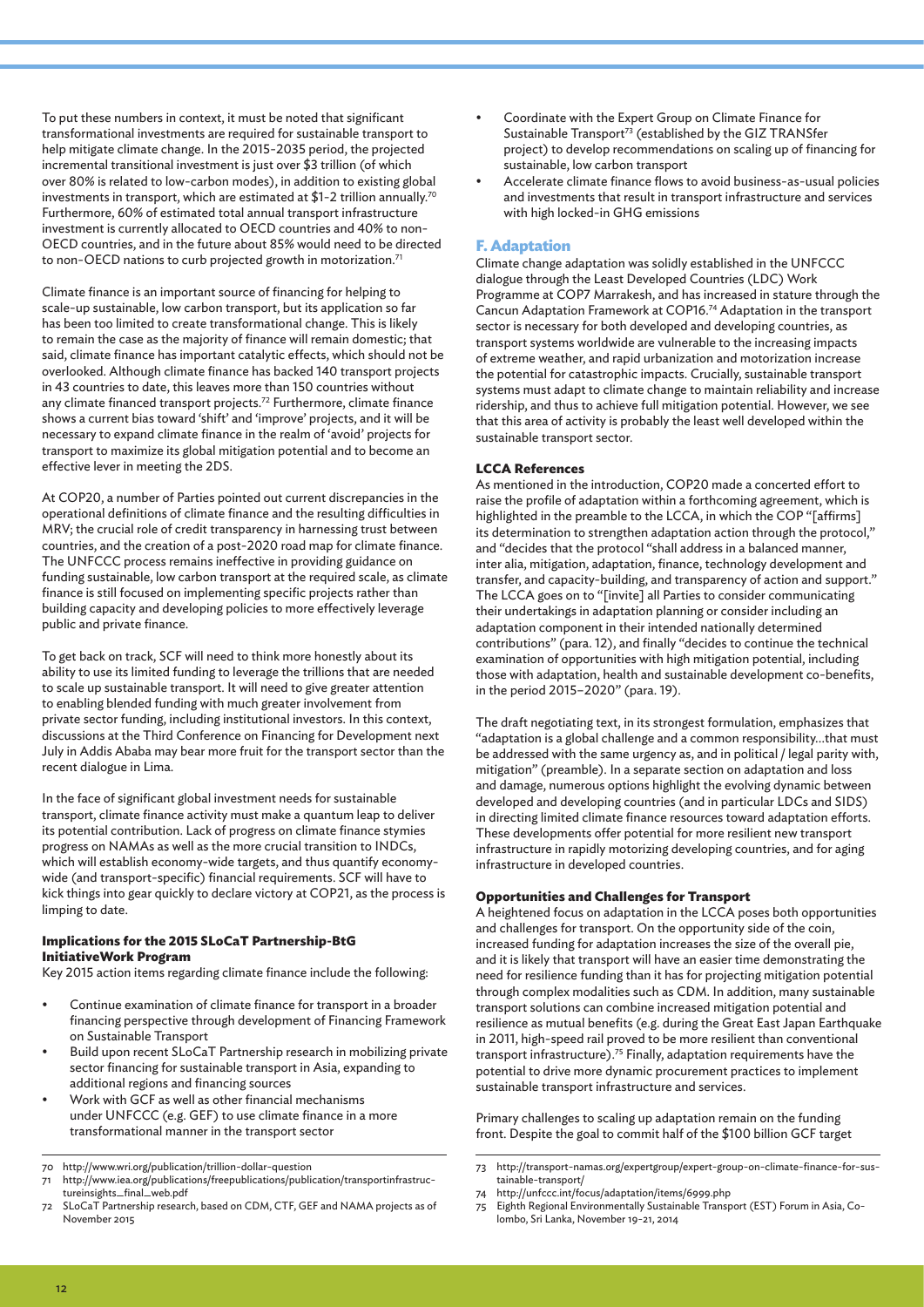to resilience (and a recent German pledge of 55 million euros to the Adaptation Fund), funding for resilience remains insufficient as extreme weather events around the world increase. As a result, it will be necessary to look beyond UNFCCC mechanisms for adaptation funding, and alternate finance sources (e.g. Finance for Resilience<sup>76</sup>) are likely to play a growing role.

#### **Implications for the 2015 SLoCaT Partnership-BtG InitiativeWork Program**

In contrast to other negotiating streams tracked at COP20, SLoCaT and BtG have not conducted significant work in this area and would have to establish additional capacity to do so. Key action items in the area of adaptation include the following:

- Build internal SLoCaT and BtG capacity on adaptation and transport
- Promote that national adaptation plans (NAPs)should contain detailed strategies for adaptation in the transport sector
- Highlight the significant need for capacity building and training among public and private sector entities to build and operate more resilient transport systems
- Work with international financing institutions to increase the inclusion of adaptation strategies in sustainable transport projects and policies
- Explore potential life-cycle savings through the inclusion of climate resilience in development assistance for sustainable transport infrastructure and services, emphasizing analysis of incremental climate impacts on transport infrastructure
- Incorporate adaptation as a dynamic process within climate finance frameworks which addresses capacity building needs and sustainable development goals

#### **G. Final COP20 Scorecard**

Based on the evaluations of the six negotiation streams above, this final scorecard reflects very limited progress for the transport sector during the course of COP20.

|                      | Lima Limps | <b>Status Quo</b> | Lima Leaps |
|----------------------|------------|-------------------|------------|
| 1. Pre-2020 Ambition |            | χ                 |            |
| 2. INDCs             |            |                   |            |
| 3. NAMAs             |            |                   |            |
| 4. Technology        |            |                   |            |
| 5. Climate Finance   |            |                   |            |
| 6. Adaptation        |            |                   |            |

Despite minor leaps in each of these areas, our overall conclusion based on the preceding sections is that Lima limped with regard to progress in sustainable low carbon transport. Key messages and priority actions to build further momentum in these areas are discussed in Section IV.

# **SLoCaT PARTNERSHIP - BtG INITIATIVE ACTIVITIES AT COP 20**

During the COP20 negotiations, SLoCaT Partnership and BtG Initiative organized a number of activities and outreach efforts to promote transport's contributions to pre- and post-2020 mitigation.

#### **A. Transport Day 2014**

On December 7, as COP20 took a Sunday break, SLoCaT Partnership and BtG Initiative convened roughly 200 sustainable transport advocates from a broad range of sectors and regions at the third annual Transport Day77 event to help to define strategies to increase transport's momentum within and beyond the UNFCCC process along the road from Lima to Paris.

Discussions took place in a number of plenary and breakout sessions throughout the day, with participants strategizing solutions in four streams including mitigation potential of transport; NAMAs and MRV; finance; and adaptation.78 Sessions addressed how to improve the fit of transport within the UNFCCC framework, how to better link transport with SDG processes, and how to broaden actions on transport within the SG Climate Summit commitments to scale up mitigation ambition and impact. It was also noted that multiple mitigation strategies can be combined to maximize impact (e.g. t-NAMAs can be implemented in concert with fuel subsidy reform to increase mode shift options). Finally, it was determined that focusing on non-climate goals and city commitments along with mitigation targets can facilitate the development of INDCs by national governments.

The discussions were summed up in several common themes: transport needs better linkages between processes, additional efforts to close ambition gaps, and accelerated efforts in technology transferand land use patterns to ensure an effectivesectoral contribution to a 2DS. It was clear that there is much going on outside of the UNFCCC process on low carbon transport that needs to be made more central. Further details on discussions at Transport Day 2014 can be found in summaries from theSLoCaT Partnership-BtG Initiative<sup>79</sup> and IISD.<sup>80</sup>

#### **B. Side Events**<sup>81</sup>

Sustainable transport was also the focus of several official side events during COP20.On December 4, ITDP and ITF convened a session on the mitigation potential of sustainable urban transport with priorities for INDCs, NAMAs, and Sustainable Development Goals (SDGs). In the session, ITDP introduced its joint report with UC Davis on a transport "global high shift scenario." <sup>82</sup> According to the study, a global expansion of public transport, walking and cycling in cities could save more than USD\$100 trillion in public and private spending, and reduce 1,700 Mt of CO2 annually by 2050, a 40 percent reduction. Equity is a key focus of the study, as a high-shift scenario would triple the mobility of the poorest 20%.

SLoCaT Partnership offered several comments on the presentations. First, 'improve' strategies (technological improvements to fuels and engine technologies) have fewer sustainable development benefits (e.g. road safety, congestion) than 'avoid' and 'shift' strategies, and mitigation strategies must also meet development criteria. Second, many global models to assess the mitigation potential of transport are not based on nationally-owned data,and thus the full mitigation potential of national transport sectors may not be reflected in INDCs. Finally, moving from global to nationally-owned data will require additional resources, and the UNFCCC has a responsibility to help fill this gap.

On December 5, the Bridging the Gap Initiative,through the German International Cooperation Agency (GIZ) TRANSfer project and the Transport Research Foundation, organized a COP 20 side event jointly with the Taiwan Institute for Sustainable Energy (TAISE) on innovations and effective climate finance for low carbon transport. The session focused on three areas: how to leverage climate funds more effectively shifting public budget from traditional to sustainable transport, how to increase private sector involvement and how to structure climate funds to better address the needs of the transport sector.

In the session, recommendations<sup>83</sup> from the Expert Group on Climate Finance for Sustainable Transport were discussed, and a study on success factors of financing models for sustainable transport was presented by

<sup>76</sup> http://www.financeforresilience.com

<sup>77</sup> http://slocat.net/transportday2014

<sup>78</sup> http://www.slocat.net/transportday2014/presentations

<sup>79</sup> http://slocat.net/from-lima-to-paris-looking-toward-cop-21

<sup>80</sup> http://www.iisd.ca/climate/cop20/td/

<sup>81</sup> http://www.slocat.net/event/1350<br>82 https://www.itdp.org/a-global-hig

https://www.itdp.org/a-global-high-shift-scenario/

<sup>83</sup> http://transport-namas.org/wp-content/uploads/2014/12/Policy-Brief-Executive-Summary.pdf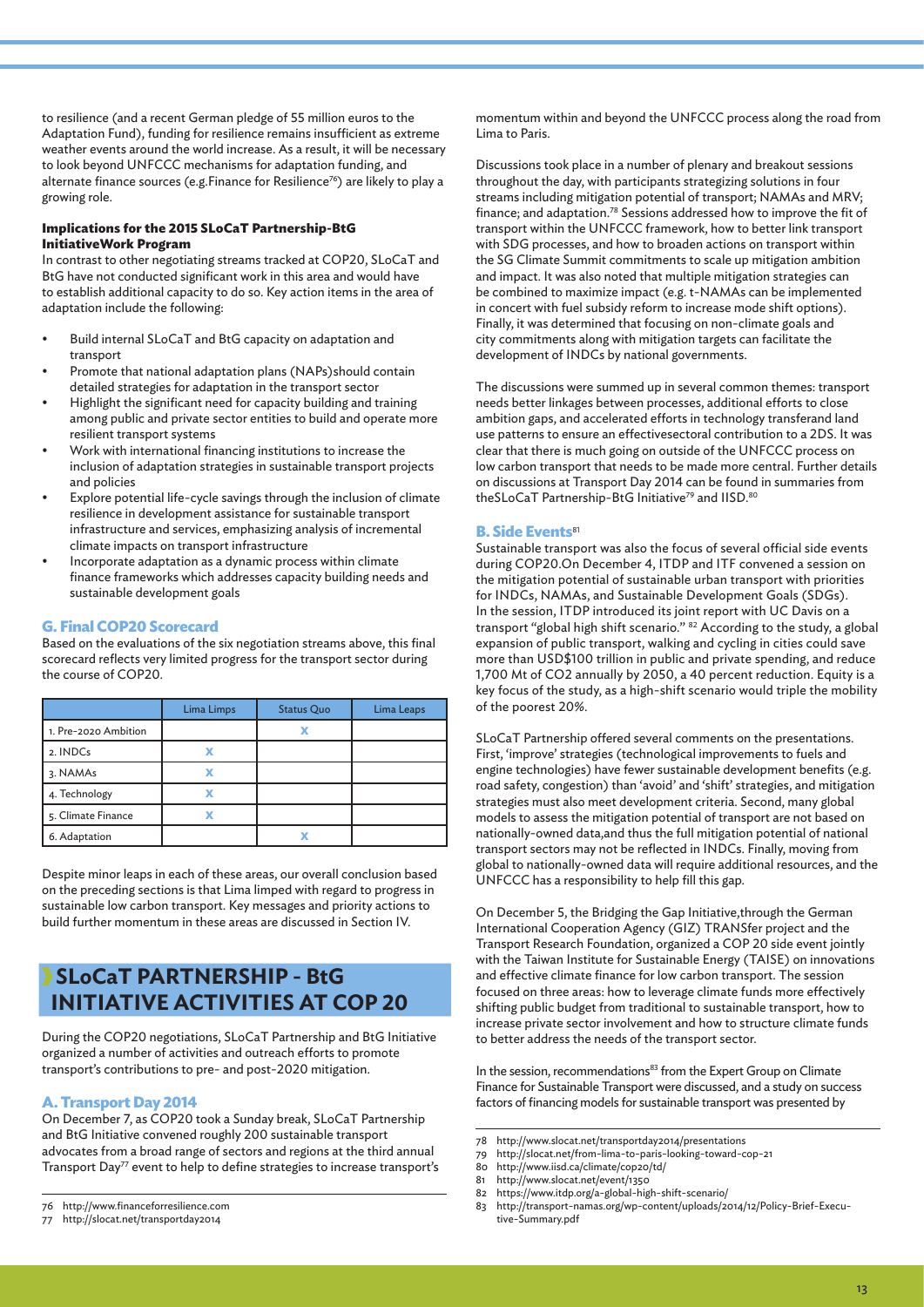Cambridge Systematics.The Global Environmental Facility (GEF) discussed transport projects it has funded over 25 years and how it is leveraging funds to drive to more sustainable transport, and highlighted how GEF-6 was an opportunity for suitable projects to be funded.Finally, the Indonesian Climate Change Trust Fund was presented as model example of effectively managing international climate finance and domestic co-funding, and representatives from Taiwan made presentations on funding mechanisms to reduce GHG emissions through innovative public-private partnership models.

#### **C. Outreach Efforts**

For the first time at COP20, a SLoCaT Partnership-BtG Initiative tracking team produced daily "Transport at COP20 Lima"84 postings through their respective websites.<sup>85, 86</sup> In addition to these daily postings, sustainable transport attracted media attention at COP20 through a variety of channels. SLoCaT Partnership authored a guest article<sup>87</sup> for IISD before COP20, IISD summarized the proceedings<sup>88</sup> of Transport Day 2014 in a special bulletin<sup>89</sup>, and the Climate Action Network featured transport<sup>90</sup> in the daily ECO newsletter circulated during COP20.<sup>91</sup> Outreach magazine featured an article<sup>92</sup> to highlight transport contributions and UNFCCC shortcomings in scaling up this process.

Throughout COP20, BtG Initiative and SLoCaT Partnership communicated the benefits of sustainable transport to Parties and observers through a display booth at the conference venue, where staff distributed publications from SLoCaT Partnership, BtG Initiative and the German International Cooperation Agency (GIZ) TRANSfer project. The booth drew a crowd with the distribution of more than 2000 bracelets proclaiming "Transport Tackles Climate Change" in five languages (Arabic, Chinese, English, French and Spanish) as a visible and colorful reminder of transport's key contribution toward climate change mitigation.

The SLoCaT Partnership and the BtG Initiative also facilitated a display booth on behalf of the International Railway Union (UIC) to promote the Train to Paris<sup>93</sup> concept, in which specified trains will pick up UNFCCC negotiators in a number of European cities to begin discussions of transport's role in tackling climate change en route to COP21.

# **CONCLUSIONS**

As explicated throughout this report, sustainable transport must play a central part in tackling climate change to help meet the 2DS, and the UNFCCC must play a more proactive role in facilitating transport's contribution to these goals. But the contribution of sustainable transport is not limited to the mitigation of GHGs; it is also an essential component in meeting broader goals to increase economic development and social equity, and improve local environmental conditions. There are clearly many activities on low carbon transport taking place outside the UNFCCC process that have significant climate benefits, and it would be useful to be able to incorporate these more closelyinto the UNFCC process.

Due in part to SLoCaT Partnership efforts, sustainable transport is included in 8 of 17 proposed Sustainable Development Goals (SDGs) to be adopted by the UN General Assembly in late 2015.<sup>94</sup> The SDGs also address the six targets of the proposed SLoCaT Partnership Results Framework, one of which requires that transport-related GHG emissions peak no later than 2020 and begin to decline at an annual rateof 2%

- 84 http://slocat.net/trackingunfcccnegotiations<br>85 http://www.slocat.net/trackingunfcccnegotia
- 85 http://www.slocat.net/trackingunfcccnegotiations<br>86 http://www.transport2020.org/newsitem/3273/cop
- http://www.transport2020.org/newsitem/3273/cop-20-highlights
- 87 http://climate-l.iisd.org/guest-articles/from-defining-to-implementing-sustainable-transport/
- 88 http://www.iisd.ca/download/pdf/sd/crsvol217num2e.pdf
- 89 http://www.iisd.ca/climate/cop20/td/html/crsvol217num2e.html 90 http://www.climatenetwork.org/sites/default/files/eco-dec12-final.pdf
- 91 http://eco.climatenetwork.org/cop20-eco11-6/
- 
- 92 http://www.stakeholderforum.org/sf/outreach/index.php/component/content/ article/224-cop20-day10-cities-urbangov-transport/11861-cop20-day10-transporttackles-cc-will-unfccc-help
- 93 http://www.traintoparis.org
- 94 http://www.slocat.net/news/1241

thereafter. In this context, it is critical that the modest gains of COP20 pick up speed en route to COP21.

Despite minor leaps in each of the six negotiations streams tracked at COP20 and analyzed in this document, our overall conclusion (as captured in the final COP20 scorecard presented at the end of Section II) is that Lima limped with regard to progress in sustainable low carbon transport. This fact necessitates further convergence around key messages and priority activities on transport and climate change from SLoCaT Partnership and the BtG Initiative as linked to the UNFCCC process, as elaborated in the following sections.

#### **A. Key messages on transport and climate change linked to the UNFCCC process**

Based on Lima's underwhelming results, it is increasingly important for climate change policy makers to coalesce around the following five key messages on mitigation potential and financing strategies for low-carbon land transport, as developed in a recent SLoCaT Partnership-BtG Initiative report<sup>95</sup> to define sustainable pathways for transport in the post-2020 process.

*Key message 1:* Countries now have the choice to decouple development ambitions and transport choices and to choose low carbon transport pathways to avoid getting locked into a high carbon transport future, thus compromising growth and energy security.

Mitigation actions from the transport sector contribute to both global climate change targets and local economic development priorities. In this context, it is crucial to stress the need for UNFCCC to ensure that all sectors can contribute proportionally to mitigation efforts to their fullest potential, and that encouraging efforts in one sector does not put other sectors at a disadvantage. This will allow the sustainable transport community to help reduce the roughly one quarter of global emissions that arise from transport.

*Key message 2:* Using Avoid, Shift and Improve strategies as a framework for developing sustainable transport policies and measures is both affordable and will deliver climate and development objectives.

As previously noted, climate finance to date has shown a bias toward 'shift' and 'improve' projects, and it will be necessary for the UNFCCC to facilitate an expanded application of climate finance in the realm of 'avoid' projects for transport to be an effective lever in meeting the 2DS. While technological solutions (i.e. 'improve strategies) can play an important role in mitigation, they must be balanced with 'avoid' and 'shift' strategies to create transformational impacts and meet broader development goals.A systemic shift to clean urban transport and non-motorized modes could save more than \$100trn in public and private capital and operating costs between now and 2050.<sup>96</sup> More compact, connected and mass transportcentered urban development could reduce infrastructure capital needs by more than \$3trn in the next 15 years.<sup>97</sup>

*Key message 3:* It is likely that sub-national entities and cities as well as non-state actors will play an increased role and have new opportunities to engage with the UNFCCC process through an emerging post 2020 climate agreement.

It is necessary to continue to emphasize the role of non-state actors within the UNFCCC framework, which provides clout for the sustainable transport community – including a large majority of SLoCaT Partnership members – to engage in the COP process. The transport commitments made at the SG Climate Summit are a key example of non-state actors taking concrete actions to contribute to mitigation efforts. The ongoing TEM process and the introduction of NAZCA are tangible steps forward for engaging non-state actors, but it remains to be seen how much impact these steps will have in shaping a binding climate change agreement within the UNFCCC framework.

- 96 https://www.itdp.org/wp-content/uploads/2014/09/A-Global-High-Shift-Scenario\_WEB.pdf
- 97 http://newclimateeconomy.report

<sup>95</sup> http://www.transport2020.org/publicationitem/3071/new-land-transports-contribution-to-a-2c-target